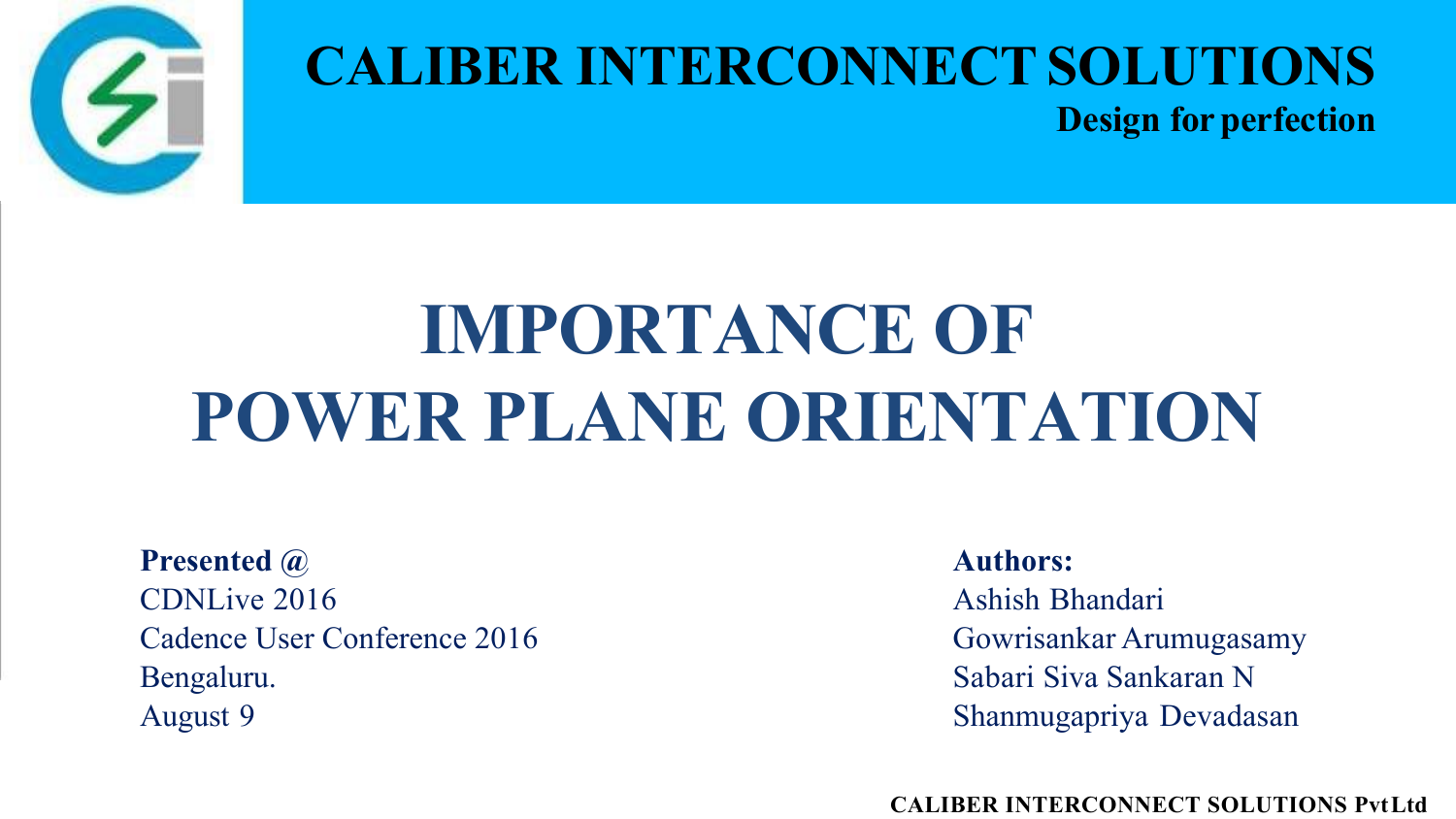

## **Caliber Interconnect Solutions Pvt.Ltd**

- Caliber is a fast growing technology servicescompany.
- Expertise in High speed PCB, IC packagedesign.
- Highly proficient in Signal Integrity, Power Integrity, EMI/EMCanalysis.
- Specializes in Embedded design services, ATE hardware & Thermalanalysis.
- 200+ highly skilled engineers.
- High quality & timely deliverable with attractive cost.
- Highest customer satisfaction.

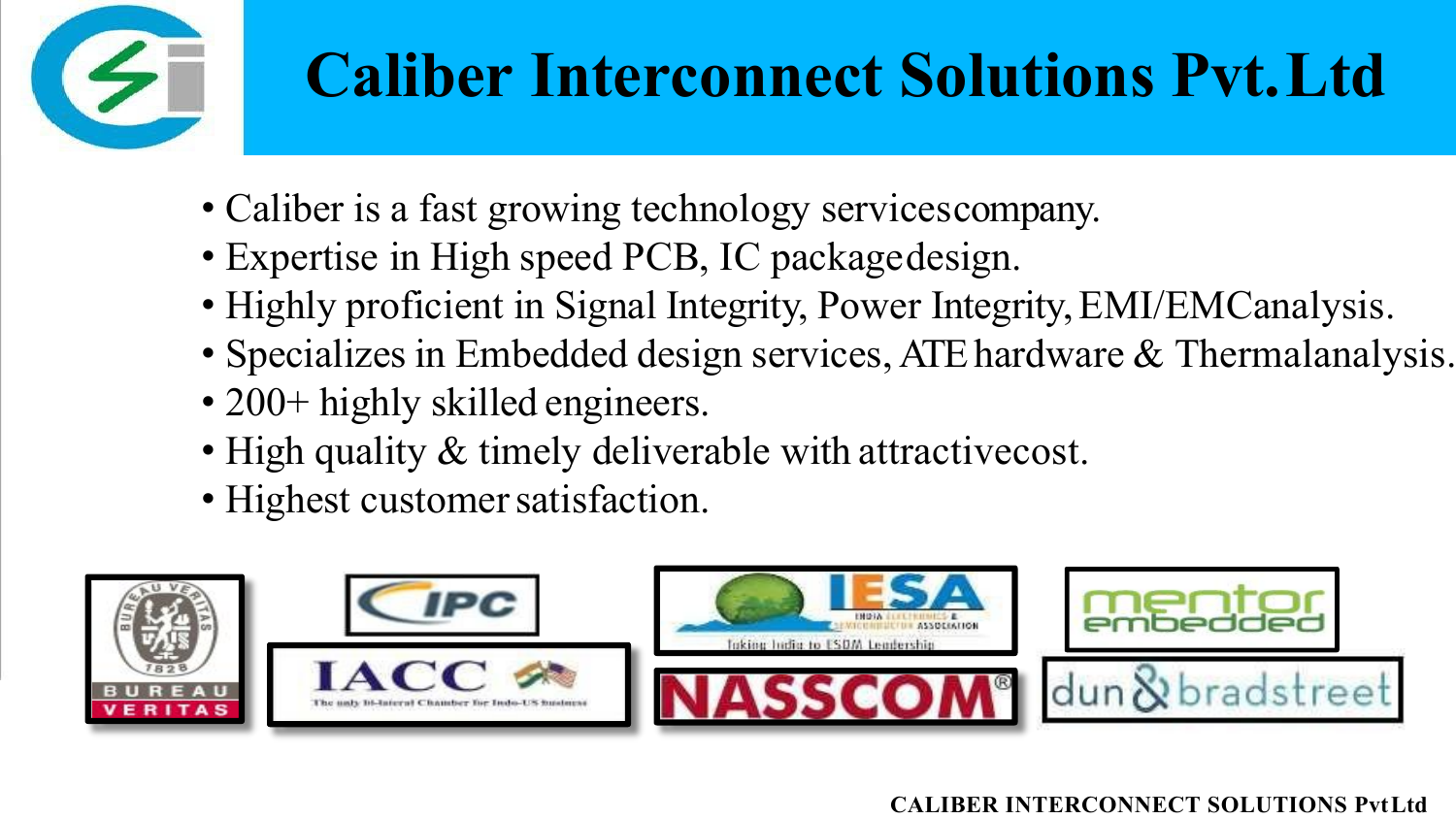

### **Services**

| Signal Integrity        | • Pre layout & Postlayout<br>· Serial & parallel interface (DDR 2/3/4, gigabit-SERDES)<br>•Co-design (IC/package/board)<br>·IBIS/IBIS-AMI based system SI<br>• Crosstalk, channel loss, s-parameter, eye-diagram, timinganalysis |
|-------------------------|----------------------------------------------------------------------------------------------------------------------------------------------------------------------------------------------------------------------------------|
| Power Integrity         | • DC Analysis (IR drop, voltage/current distribution, density plots)<br>AC Analysis (PDN impedance analysis, target impedance optimization,<br>Transient noise estimation)<br>• Decoupling cap analysis $&$ optimization         |
| <b>EMI/EMC</b>          | • EMI Radiation<br>• EMI Susceptibility<br>• Compliances to various EMI standards during designphase                                                                                                                             |
| <b>Simulation Tools</b> | • Cadence Sigrity PowerDC, PowerSI, Optimize PI<br>Other EDAtools<br>$\bullet$                                                                                                                                                   |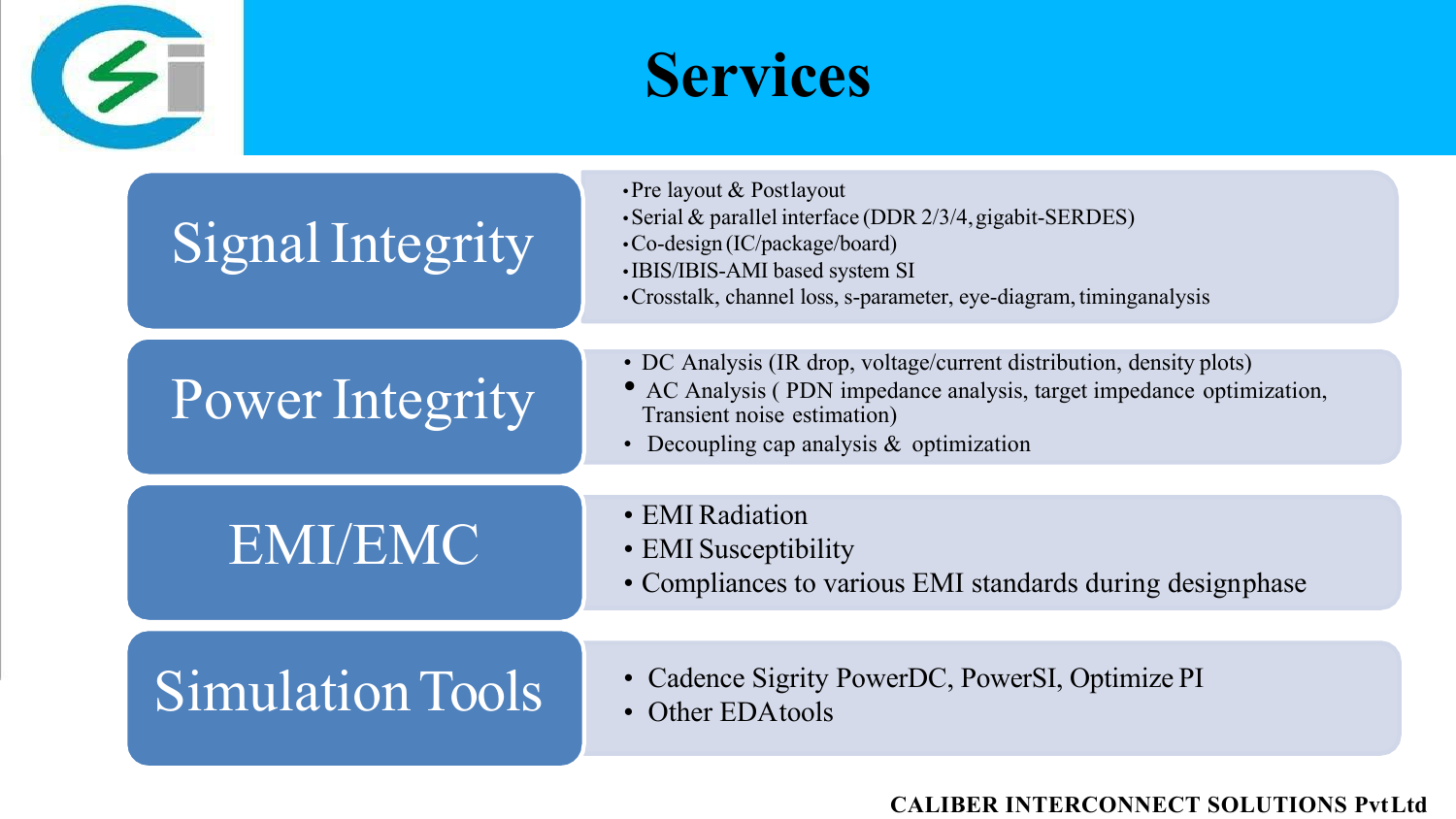

## **Importance of PI Simulation**

With the emergence of latest technologies,

- The power consumption of IC's has increased
- The voltage level of IC operation has decreased
- The target imposed on the PDN (Power Delivery Network) is getting tighter.

Added to this the ever decreasing real estate, adds to the worry of designers. The designers find it hard to pour extra copper for the power plane or to place the decaps and their via through a very dense layout. These difficulties require some innovative ideas to improve the performance of the PDN. It is at this juncture the Power Integrity guys have their say and help out the designers to achieve the target.

PI simulations help in optimizing the performance and doing detailed study on PCB without wasting a single penny on fab process.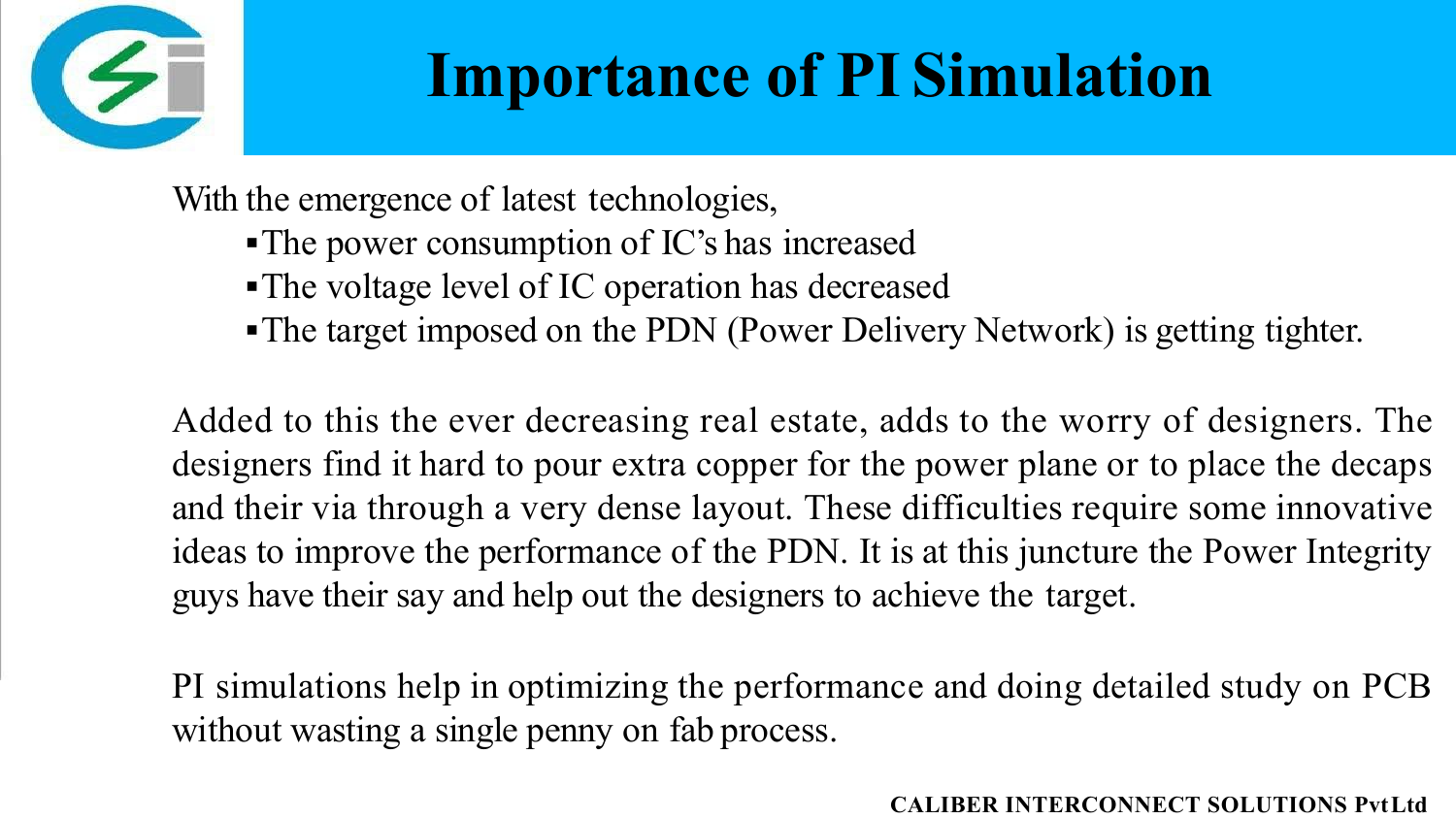

### **Abstract**

The two main parameters that decide the performance of PDN are, **DC IR Drop** – cause the Voltage level to shift from ideal value **AC Power Impedance** – cause the ripples in voltage during currenttransient.

Study the effect of copper area, power flow and orientation of the power planes on above two parameters.

Thisstudy will **break the myth** "to reduce the IR Drop the copper area has to be increased".

Wehave proved that, with same copper area but different orientationsit is possible to improve the performance of the PDN almostby 100%.

No need to go for option that increase the cost

Just change the orientation and you have the PDN performanceimproved to meet the target. **CALIBER INTERCONNECT SOLUTIONS PvtLtd**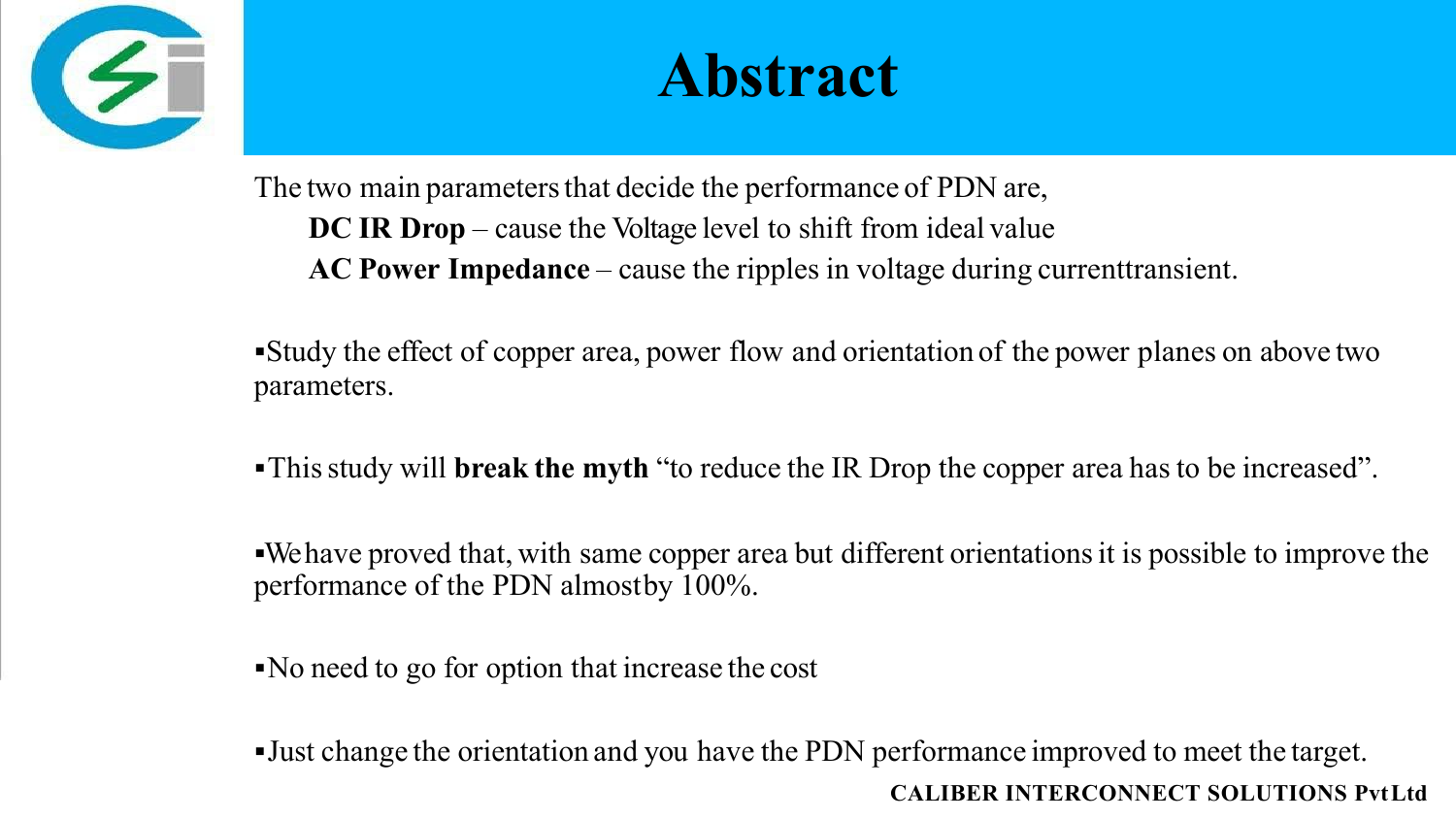



 $\triangleright$  To study the importance of orientation of the power planes in deciding the performance of the PDN.

To compare the performance of power net with same copper area, but with different orientation;

- **1** Full power plane
	- vs
- 2 Half power planes.

And to strongly establish the fact, "**it is the orientation of the power plane that is more important in deciding the performance of PDN rather than the copper area of power plane**".

To perform this simulation we have used **Cadence Sigrity PowerDC** and **OptimizePI**. **CALIBER INTERCONNECT SOLUTIONS PvtLtd**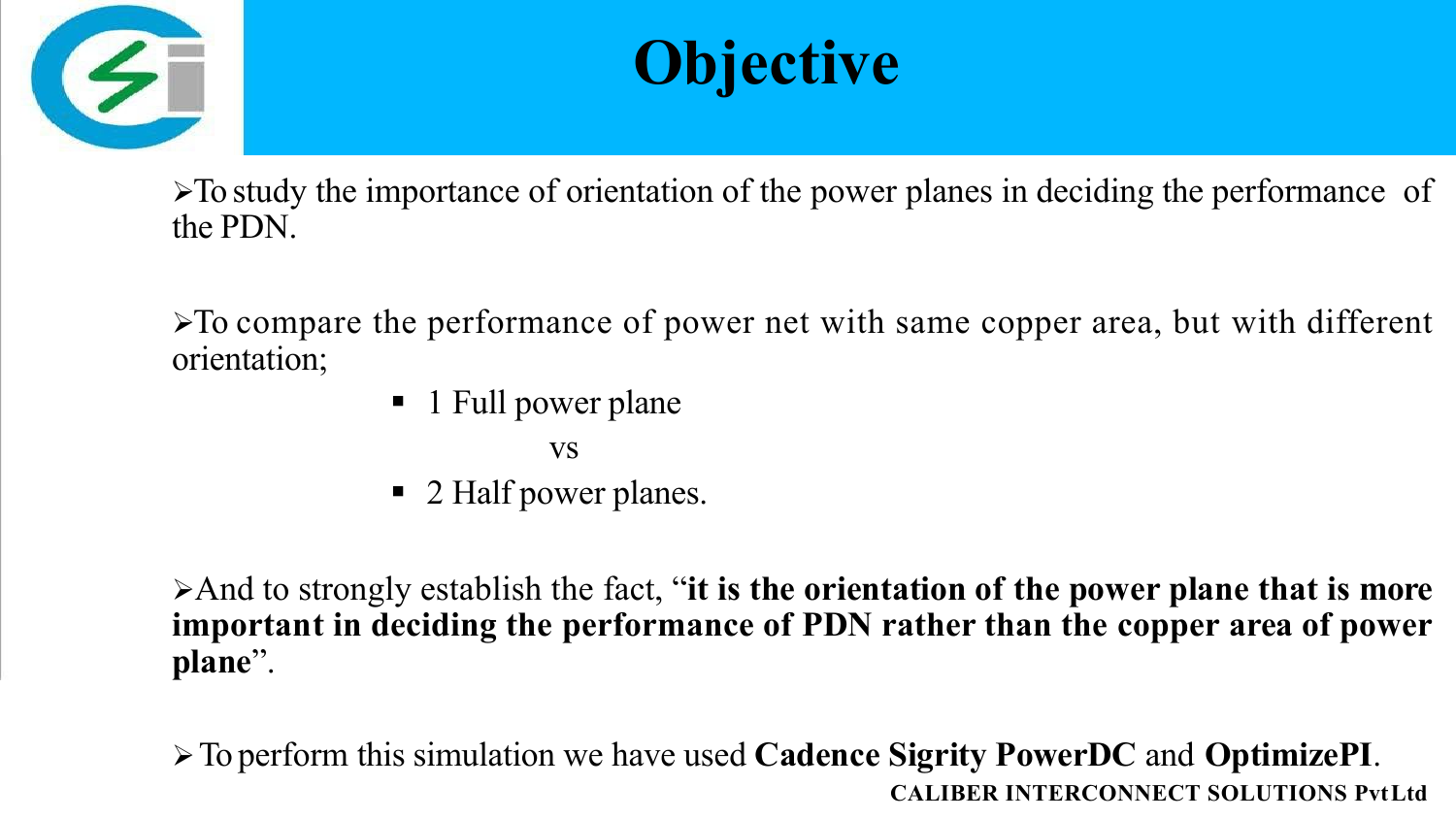

## **Effect of CopperArea**

•What is the relation between the resistance of below 2 square planes?

 $5 * 5 = 25$ mm square

 $1 * 1 = 1$  mm square

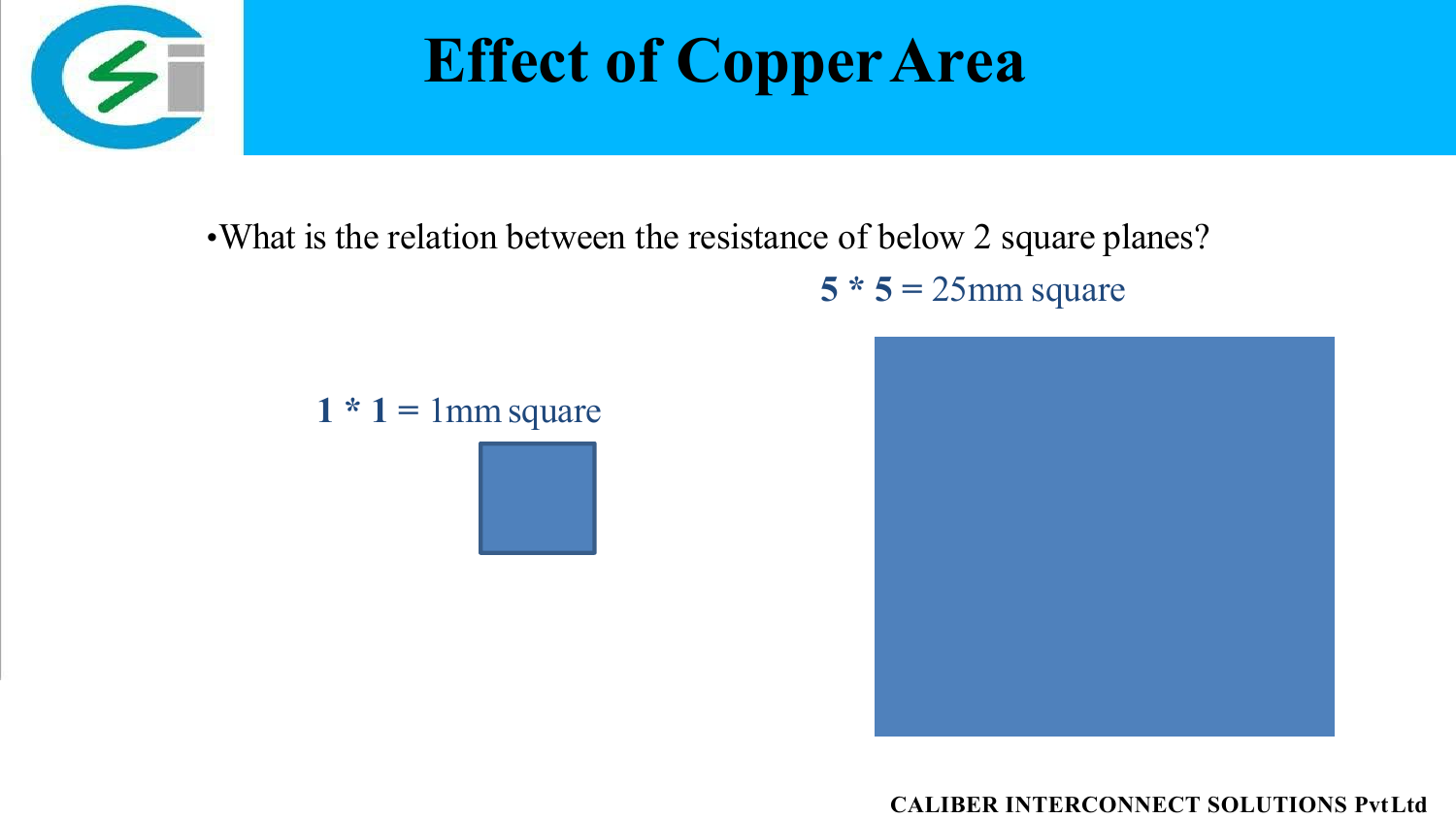

### **Effect of CopperArea**

**Different area, but same resistance value.** As ALL SQUARE PLANE with same thickness have same resistance.

**1 \* 1 =** 1mm square **0.428 mOhm**

**5 \* 5 =** 25mm square **0.428 mOhm**

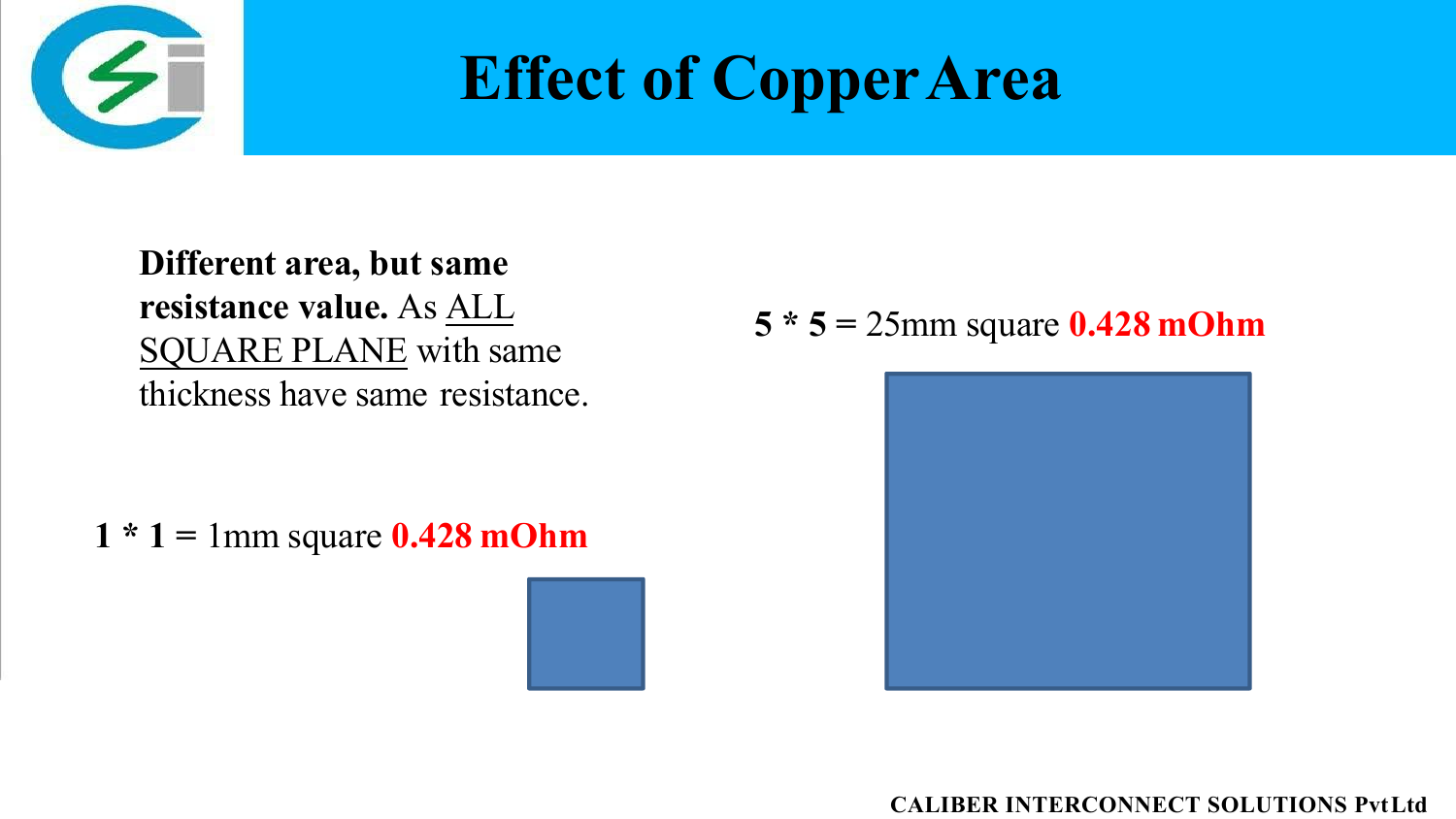

### **Effect of Power flow**

•What is the relation between the resistance of below 2 planes?





**5 \* 5** 25 mmsquare **2 \* 12.5** 25 mmsquare

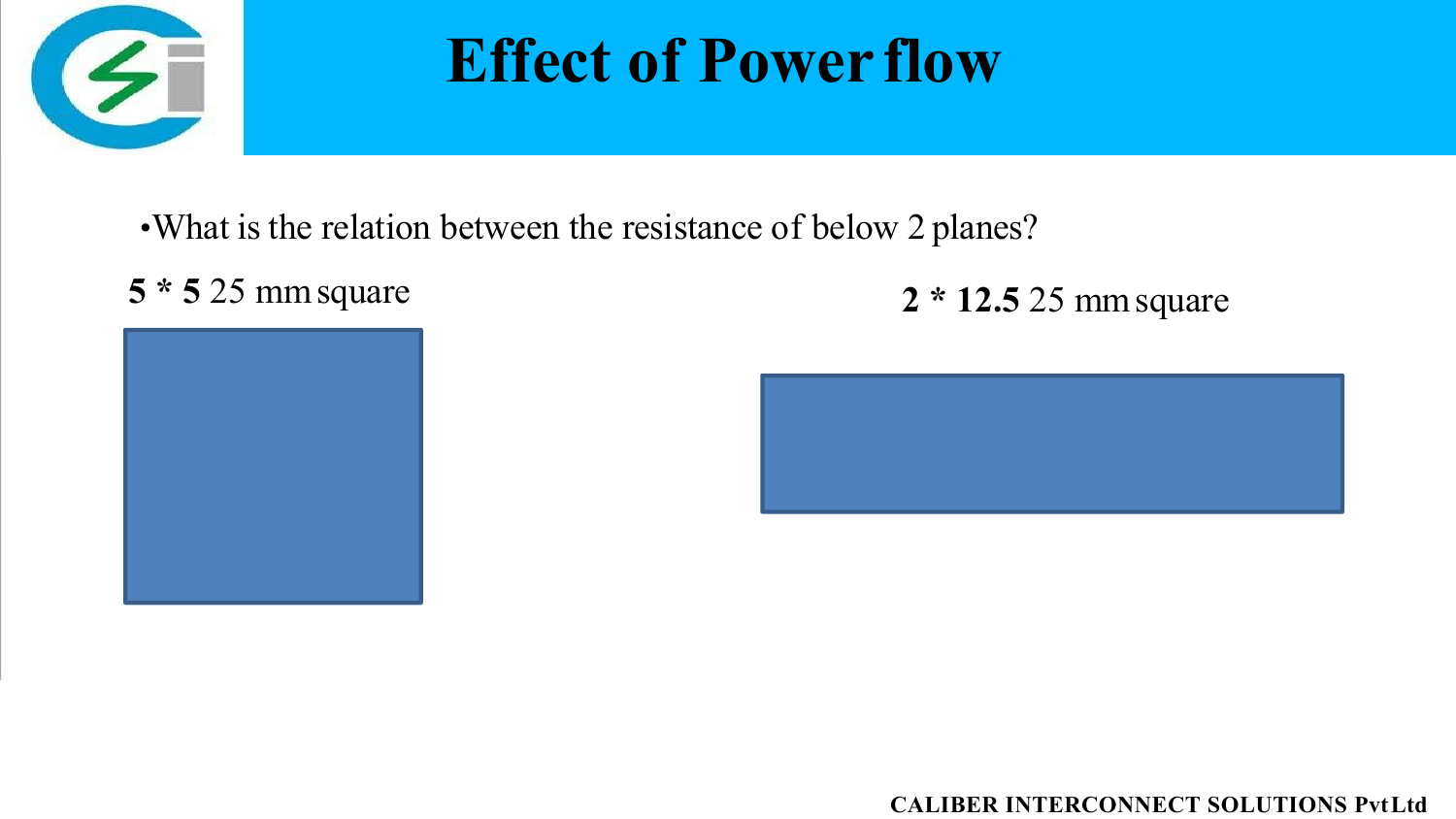

### **Effect of Power flow**

**Same area, but different resistance value.** Here the area of current flow defines the resistance.





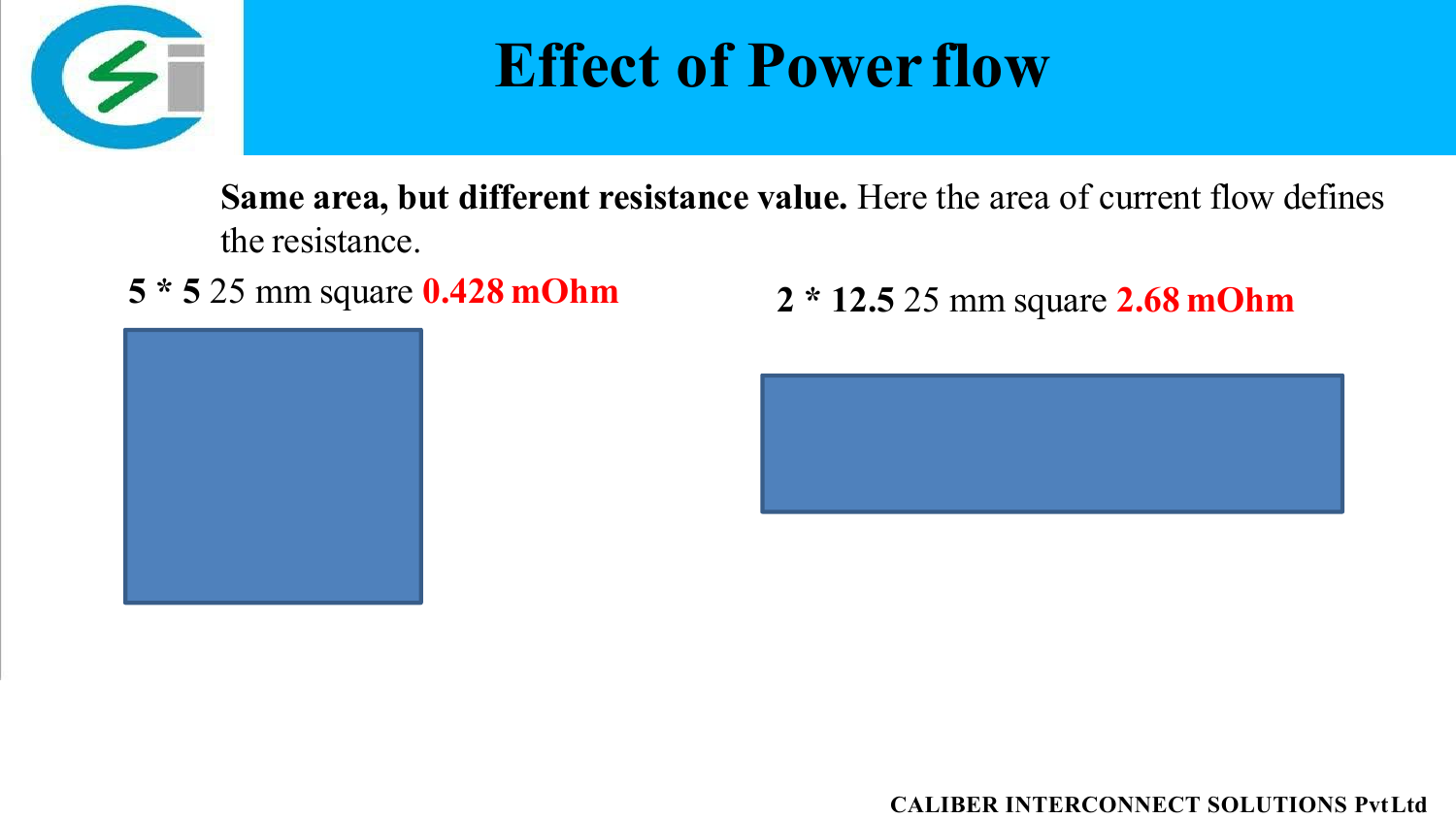

## **Effect of position of source anddestination**

•What is the current flow pattern between the below 2 cases?







Source – Tester channel or VoltageRegulator

Destination – IC or DUT **CALIBER INTERCONNECT SOLUTIONS PvtLtd**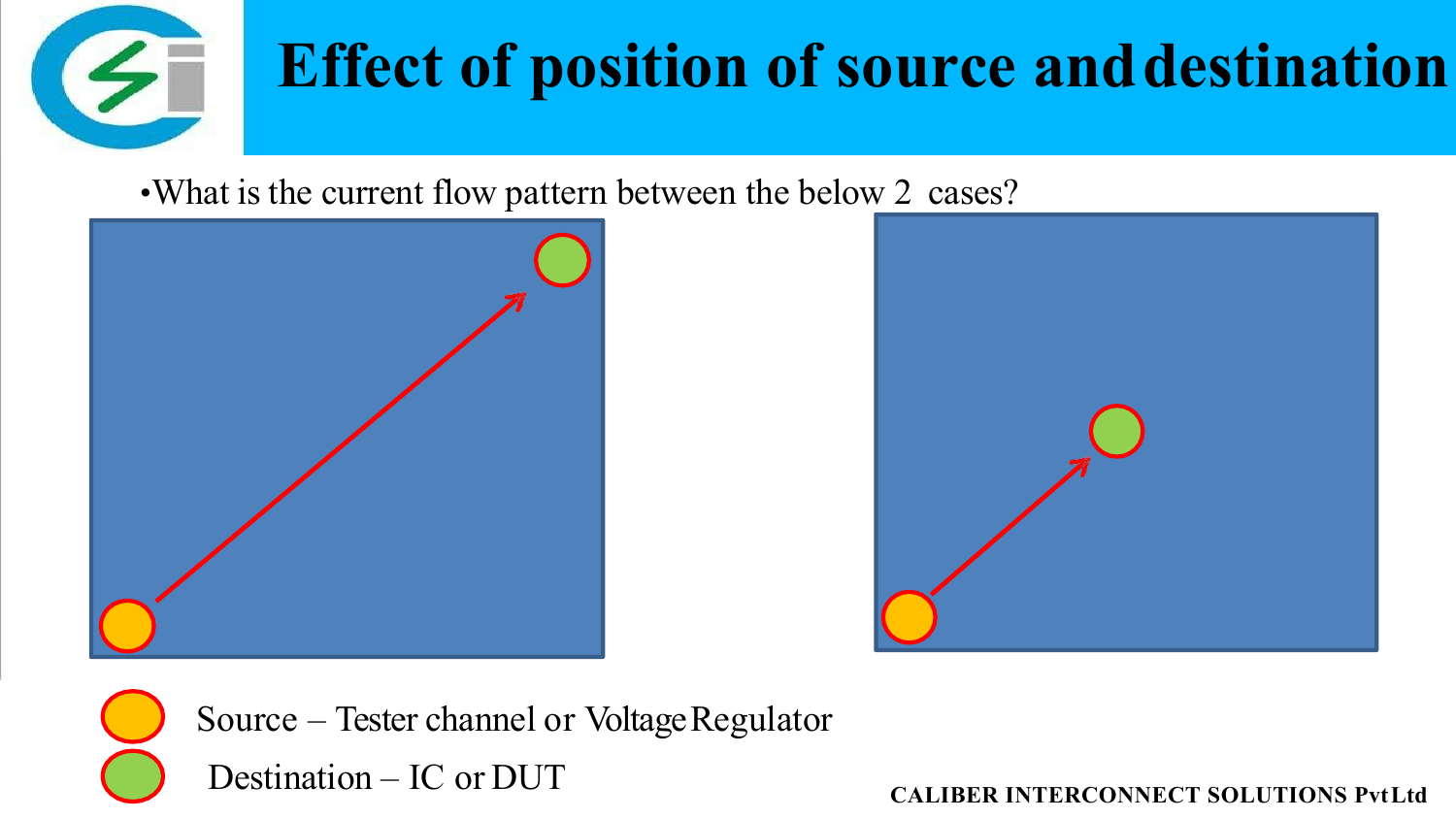

## **Effect of position of source anddestination**

### **Only minimal current flows behind the destination**







Source – Tester channel or VoltageRegulator

Destination – IC or DUT **CALIBER INTERCONNECT SOLUTIONS PvtLtd**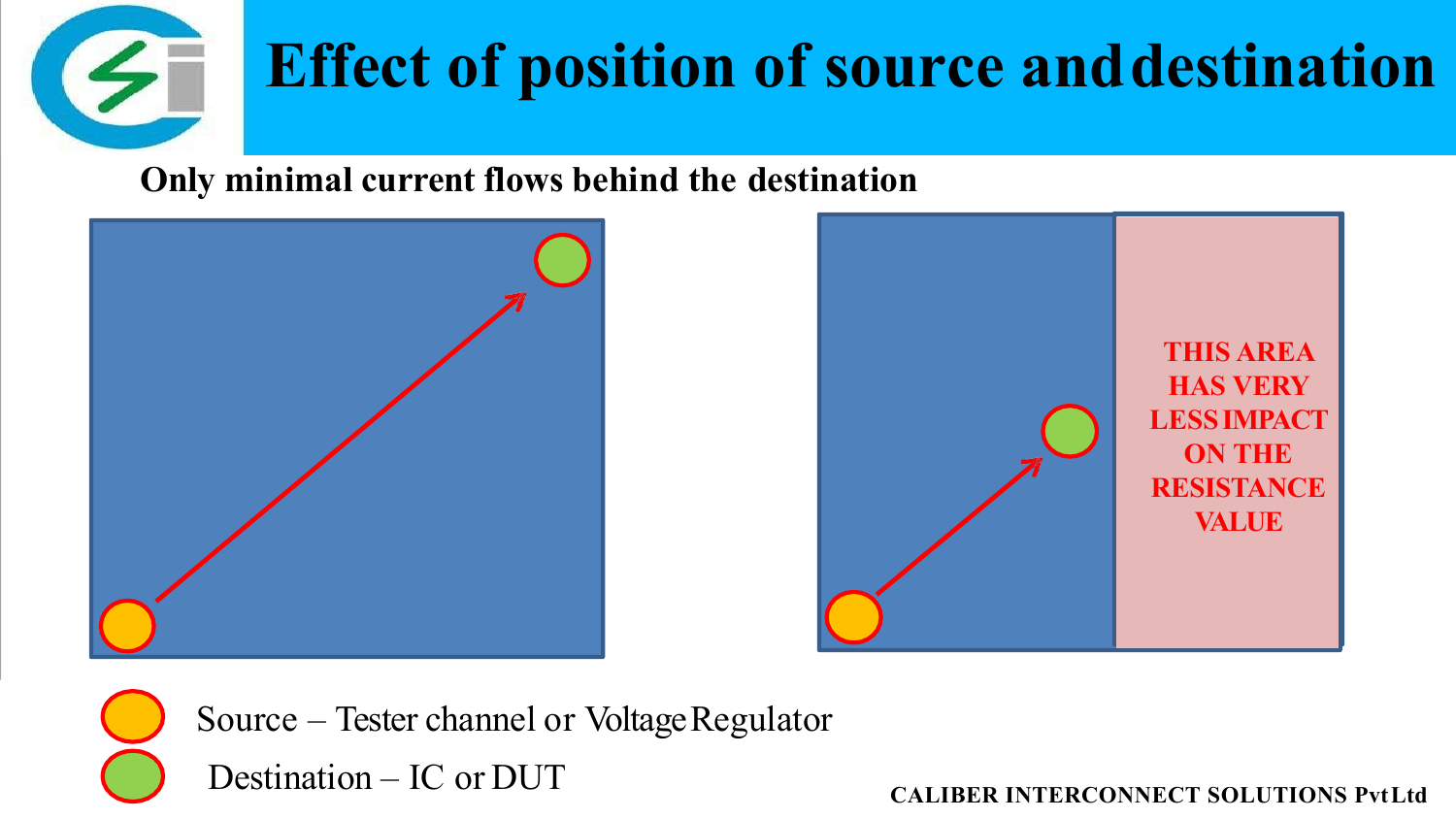



The copper area, power flow and power plane orientation affect the performance of the power planes at different level.

To study their effect, we considered 3 cases.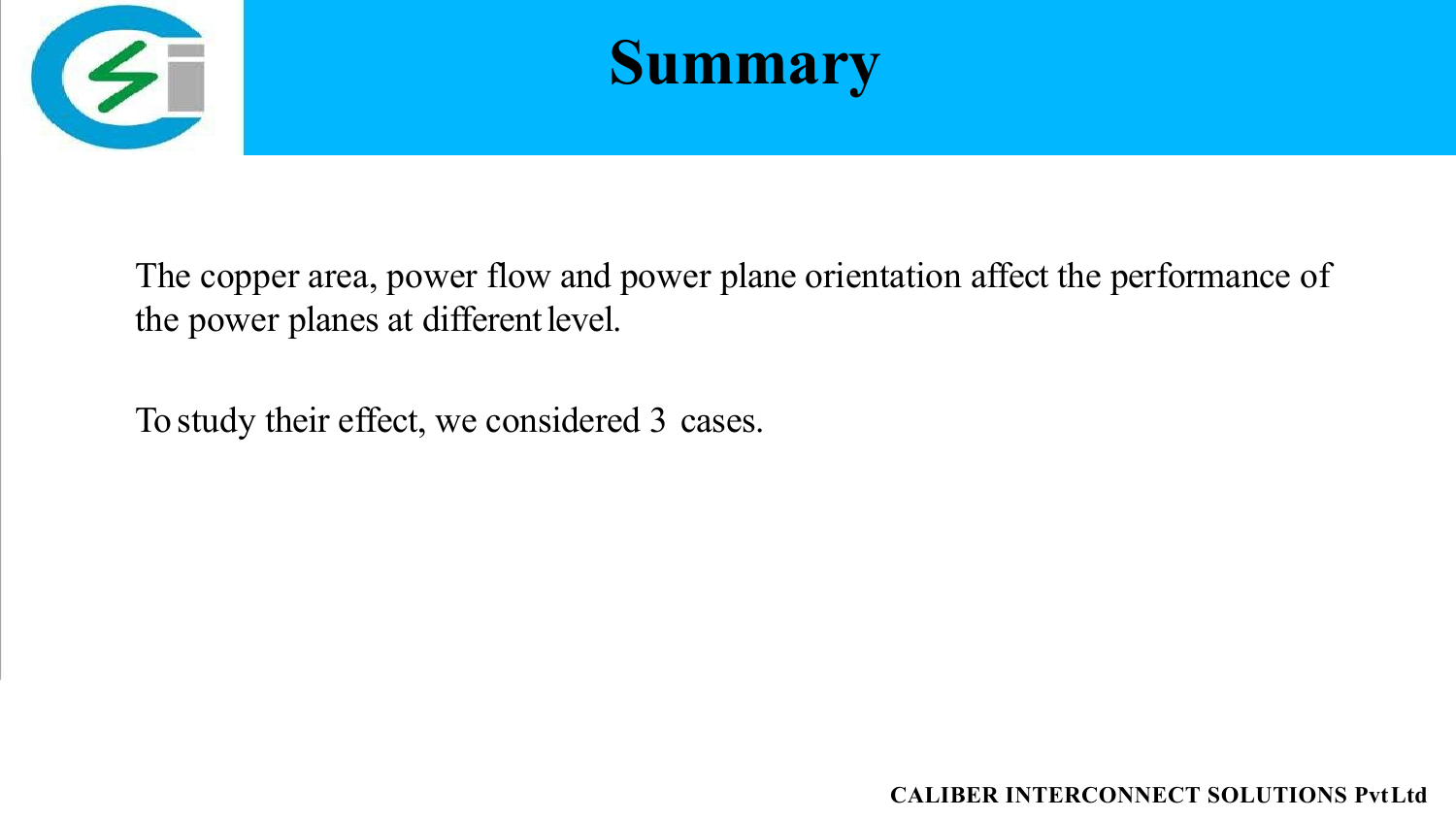

### **Various cases considered**



**Source** – Tester channel or Voltage Regulator

**Destination** – IC or DUT **CALIBER INTERCONNECT** SOLUTIONS PvtLtd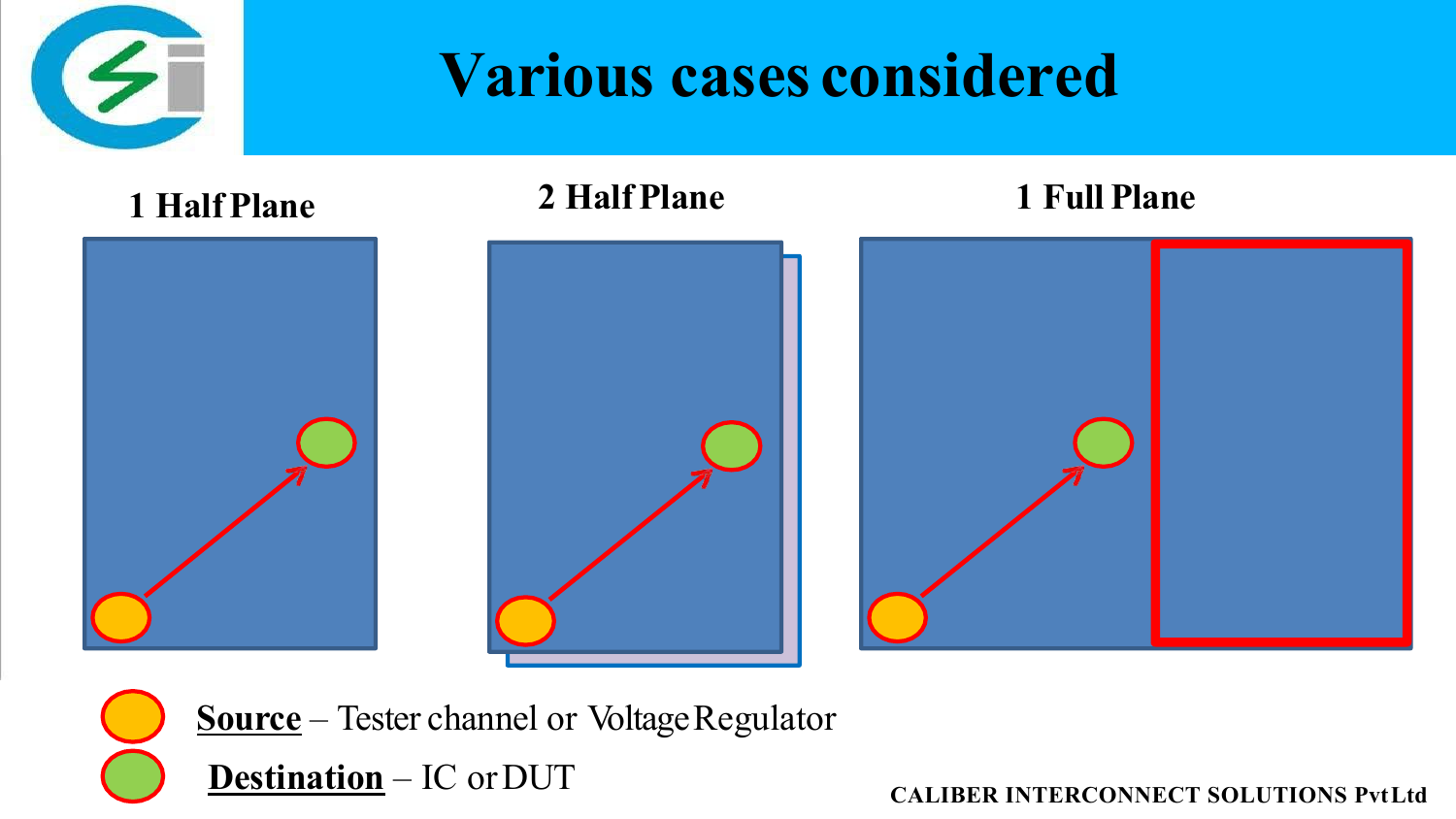

## **Advantages of 2 Half Power Planes**

- A better performing Power Distribution Network should have,
- •Least Resistance
- •Least Inductance
- •Large Capacitance



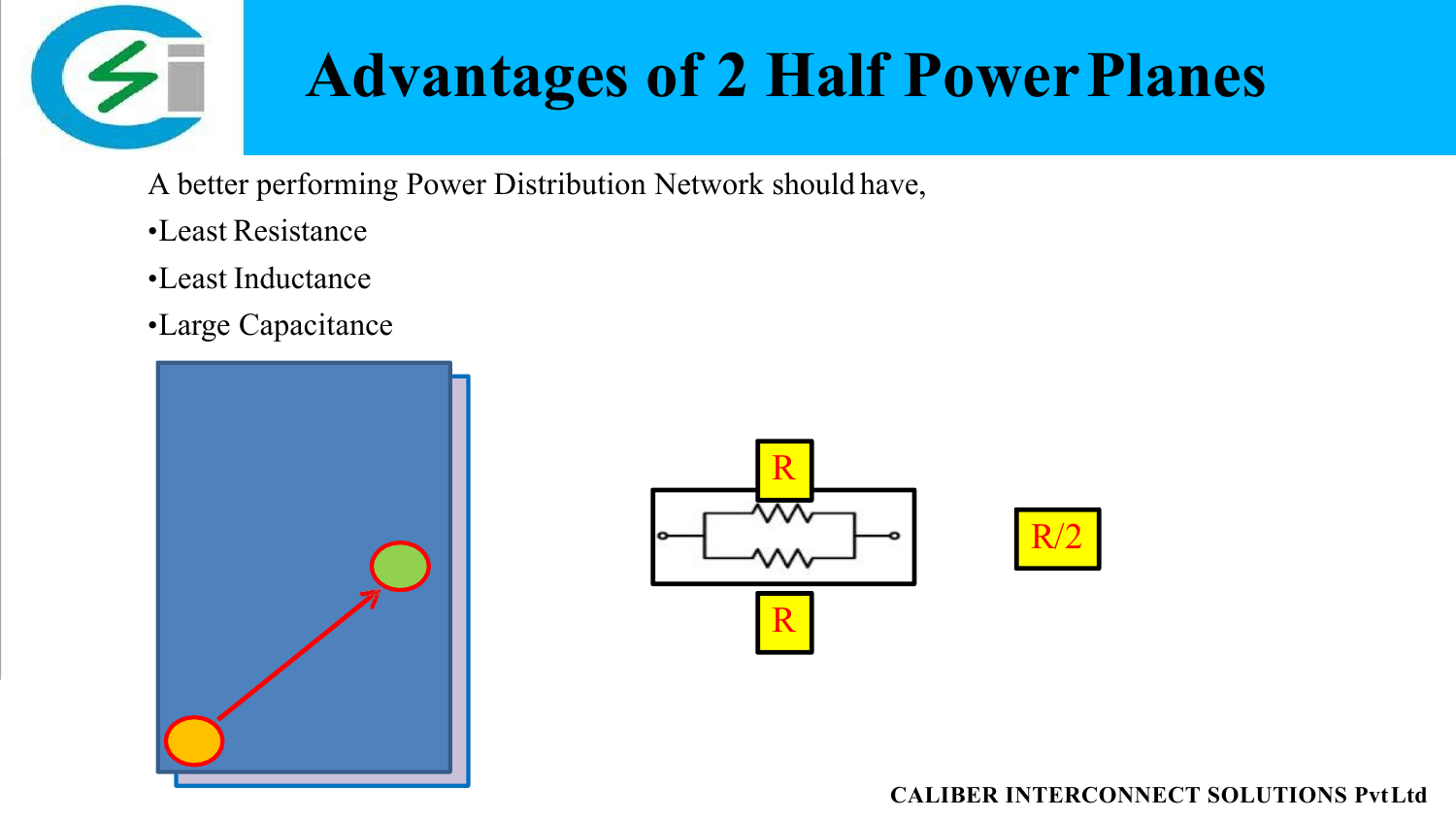

### **Advantages of 2 Half Power Planes**

Parallel inductance have less inductance.



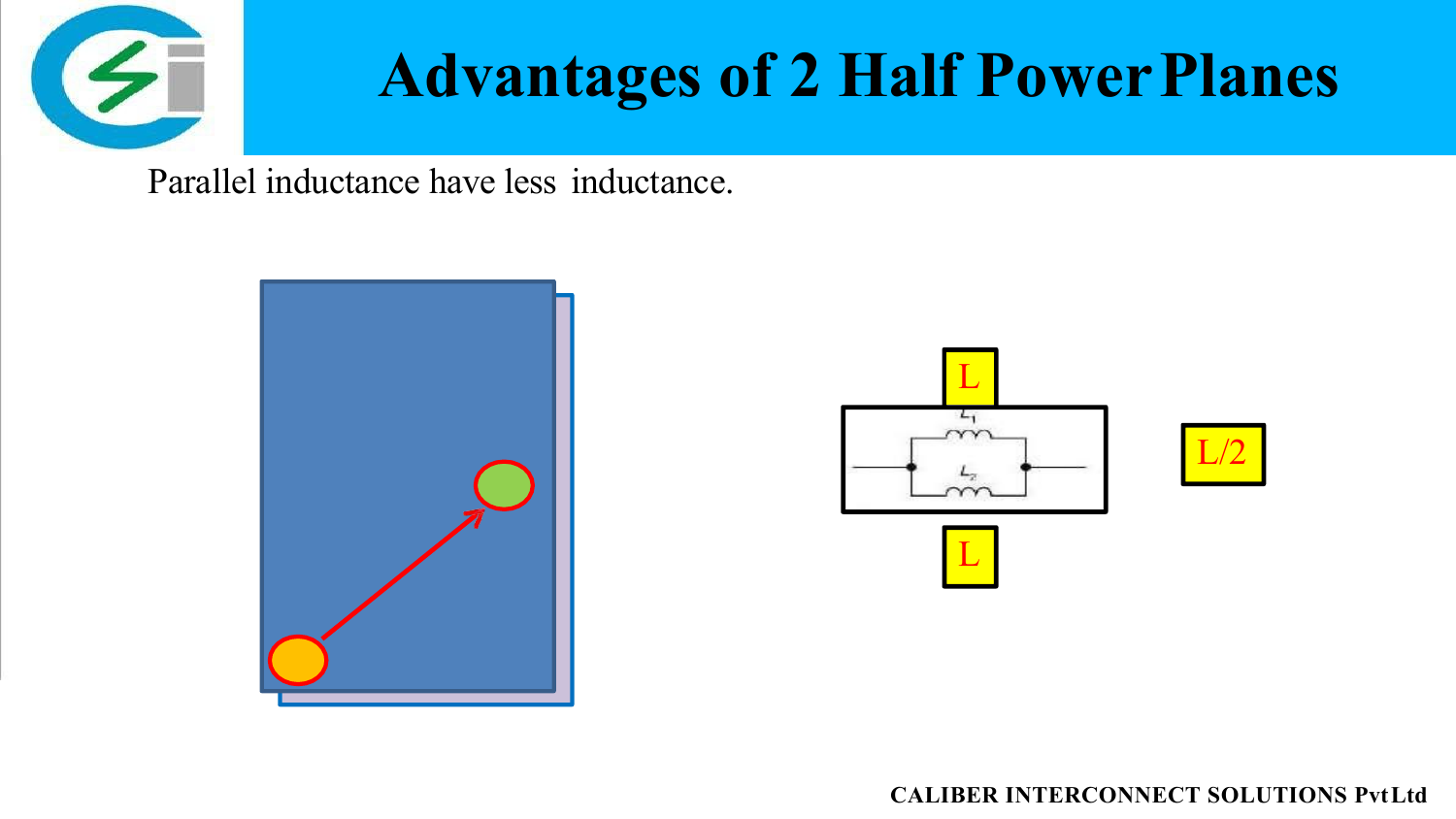

## **Advantages of 2 Half Power Planes**

Parallel capacitance have more capacitance



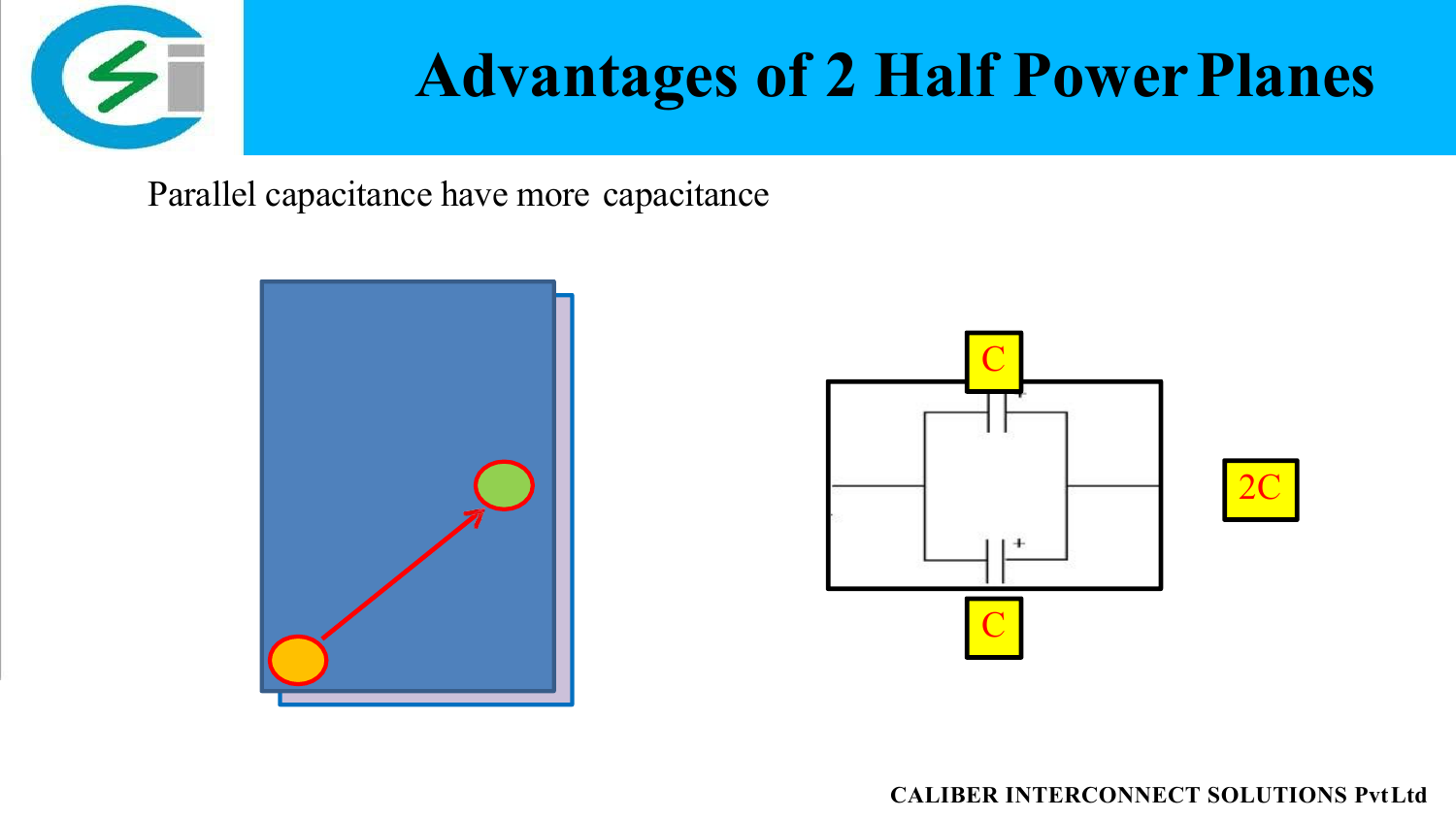

# **Sigrity PowerDC & OptimizePI Simulations**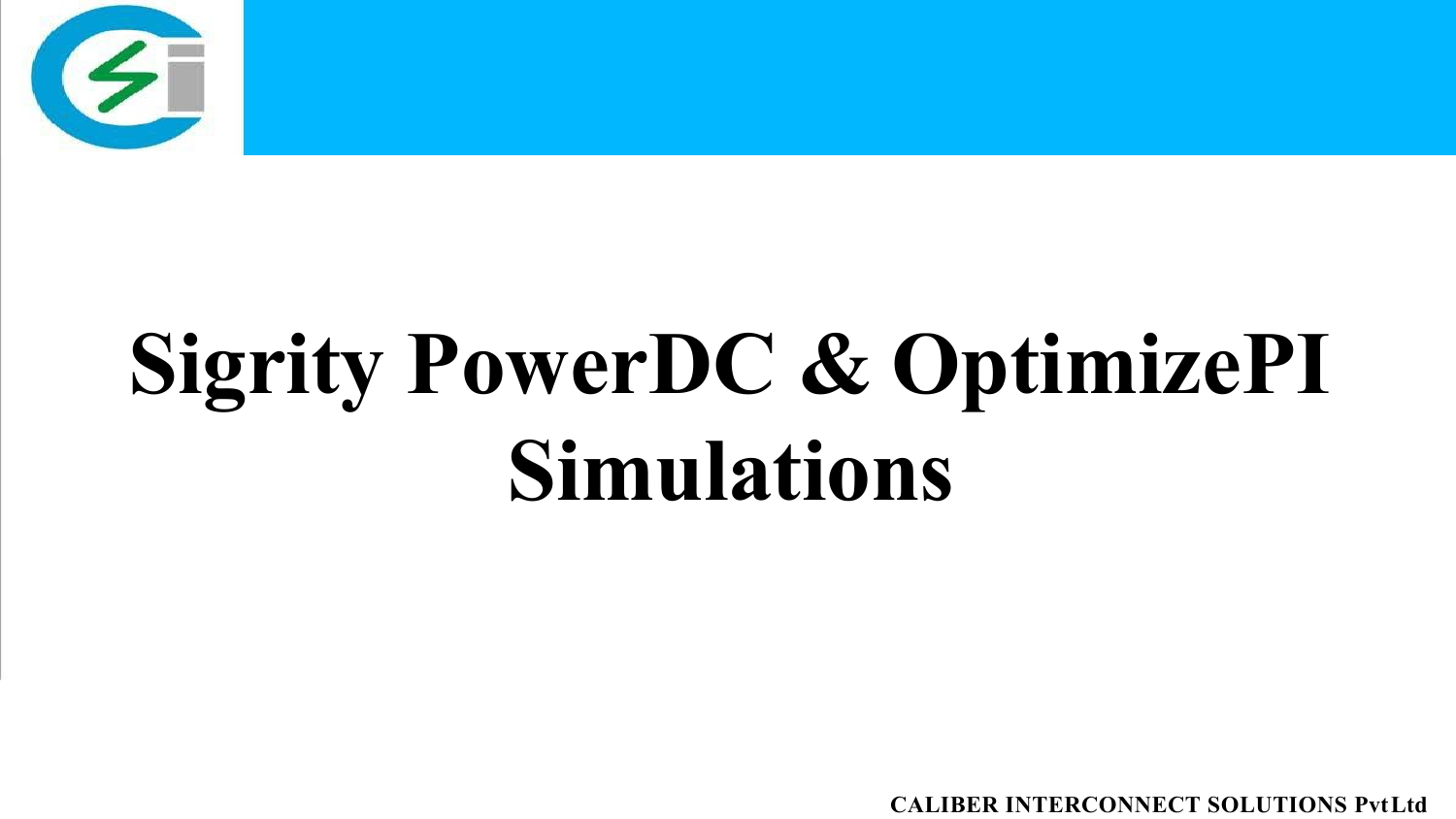

# **Case Study: 1 Full plane**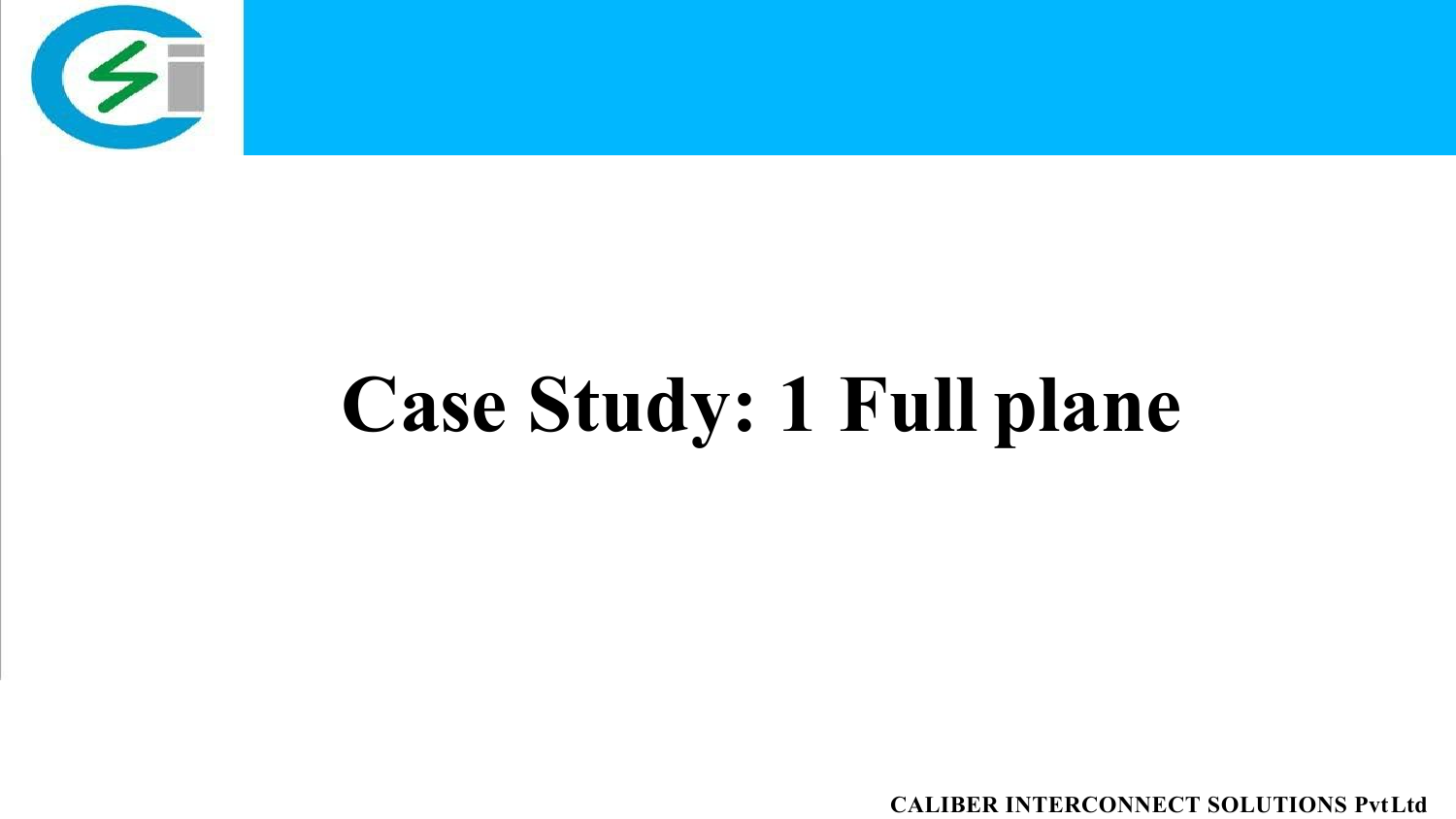

### **Electrical Simulationsetup**

**Layout considered:** For simplicity we have used, 2 DUT Load board **No. of layers:** 44 layers (Thickness) 230 mil **Nets simulated:** Power Net1 & Power Net2

|            | <b>VRM</b>          | VRM J601 1 DGND | VRM_J801_2_DGND |
|------------|---------------------|-----------------|-----------------|
|            | Component name      | J601            | <b>JS01</b>     |
|            | Voltage (v)         | $0.9 \pm 0\%$   | $0.9 \pm 0\%$   |
| <b>VRM</b> | $(+)$ net name      |                 |                 |
|            | (-) net name        | <b>DGND</b>     | <b>DGND</b>     |
|            | Sense line (+) node |                 |                 |
|            | Sense line (-) node |                 |                 |

VRMSetup

### Sink Setup

**PowerDC**

| Sink | Sink            | SINK IBGA I DGND       | SINK 2BGA 2 DGND       |
|------|-----------------|------------------------|------------------------|
|      | Component name  | IBGA                   | 2BGA                   |
|      | Voltage (v)     | $0.9 - 5\%, 0.9 + 5\%$ | $0.9 - 5\%, 0.9 + 5\%$ |
|      | $(+)$ net name  |                        |                        |
|      | $(-)$ net name  | DGND                   | DGND                   |
|      | DC current (A)  | 16                     | 16                     |
|      | Current model   | Equal Current          | Equal Current          |
|      | Fail Pass model | Worst                  | Worst                  |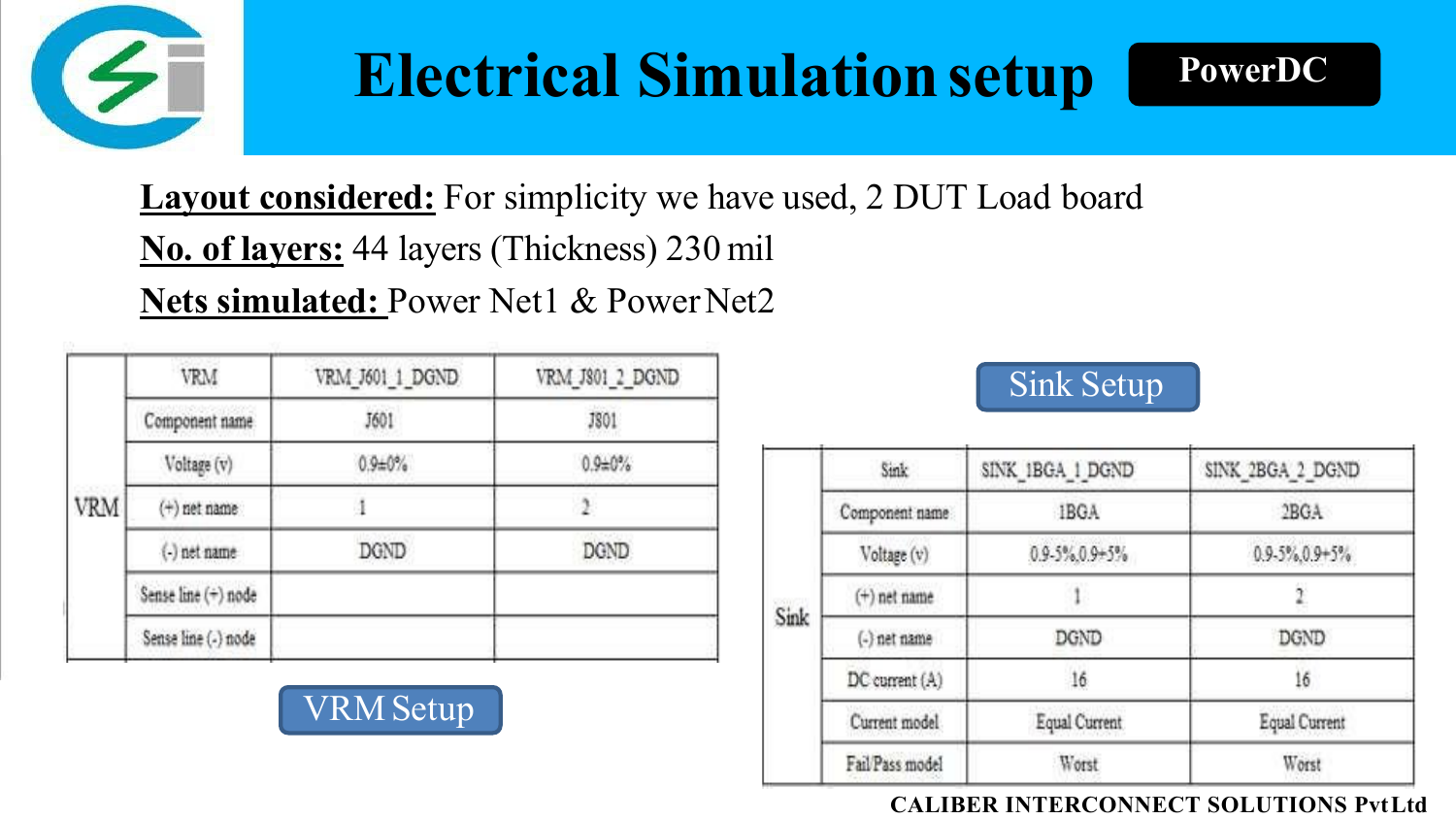

### **1 FULL PLANELAYOUT**





The power shapes are present in

Lyr15 – Power net1  $Lyr16 - GND$ Lyr17 – Power net2

Initially 1 Full plane for each of the net is considered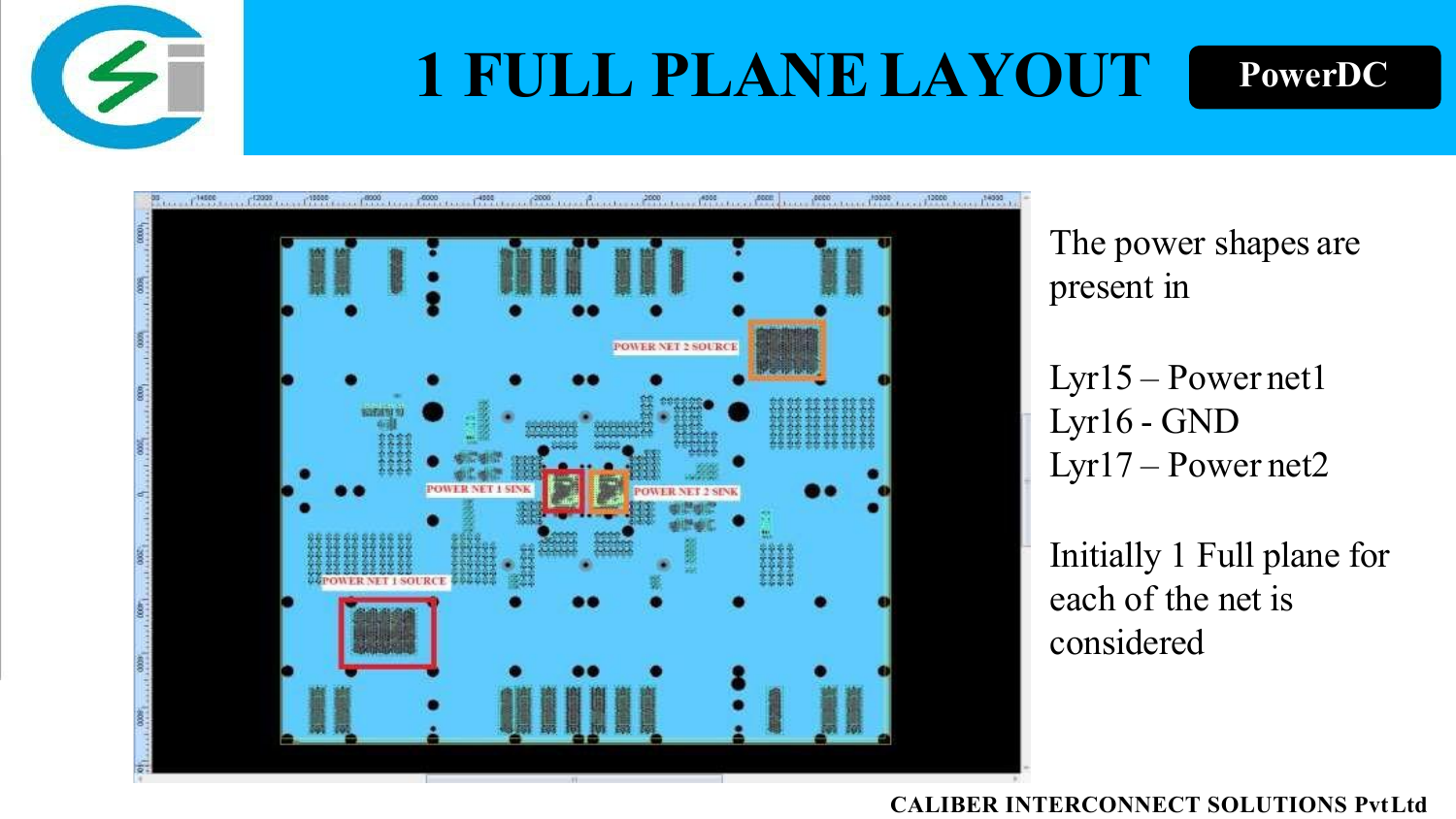

### **Current density plot of 1 Full plane of Power Net1**



### **PowerDC**

The image shows the current distribution between the source and destination.

It is observed that the current density is high near to the source & destination.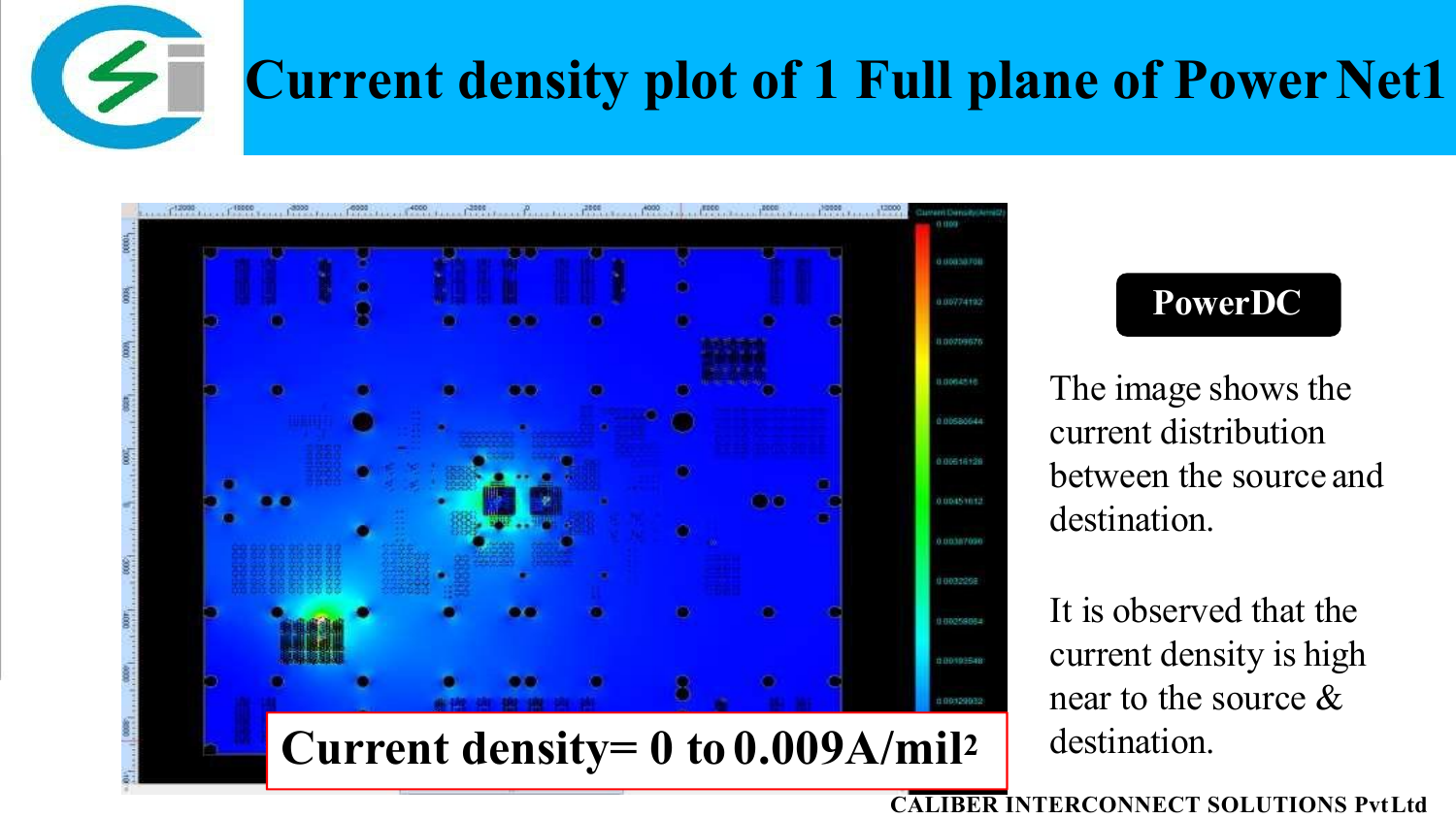

### **Current density plot of 1 Full plane of Power Net1**



### **PowerDC**

The same plot with different current density rating is shown here.

The region beyond the destination has minimal current through it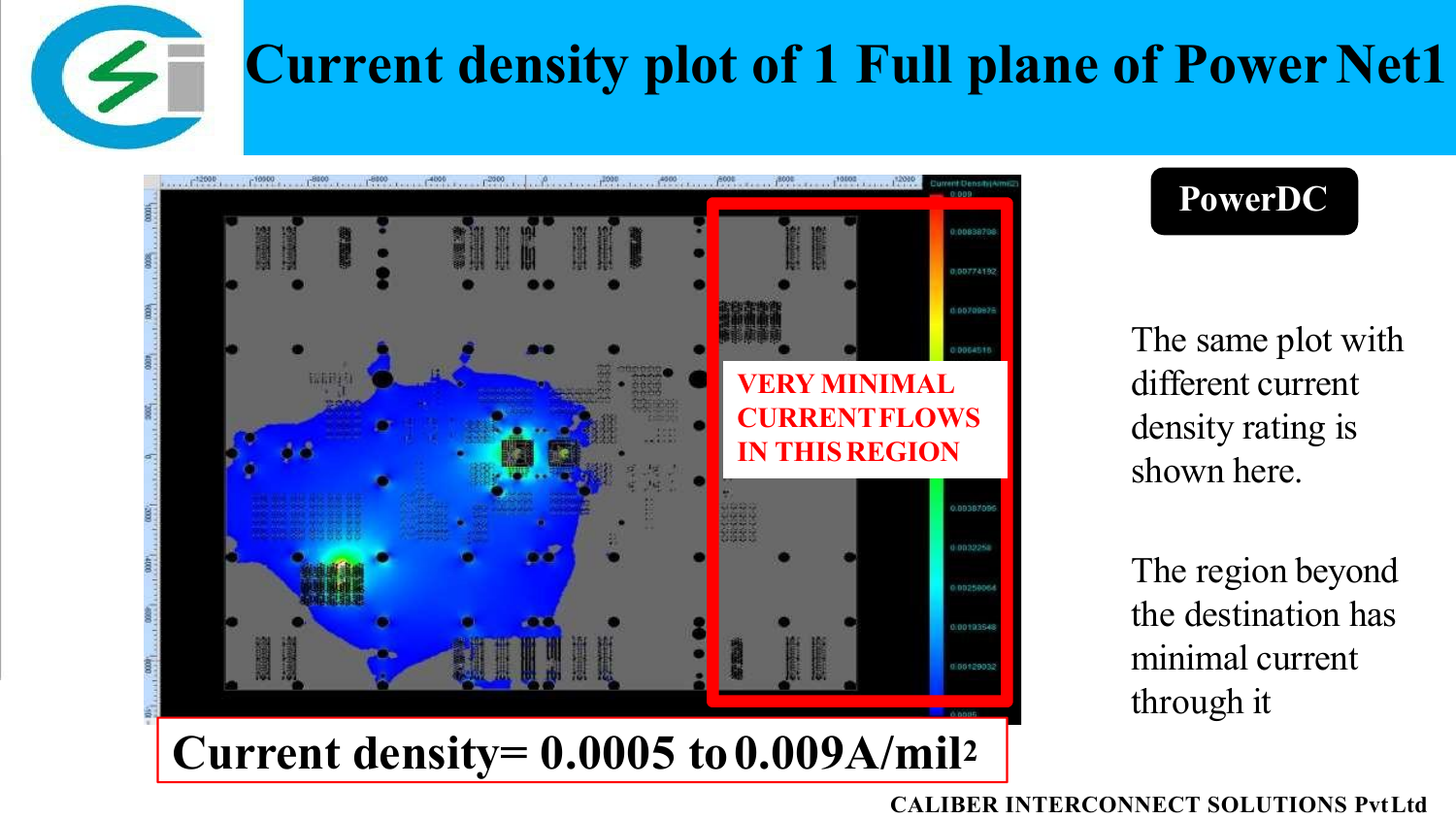

Hence it is proved that only minimal current flows behind the destination





Source – Tester channel or VoltageRegulator

Destination – IC or DUT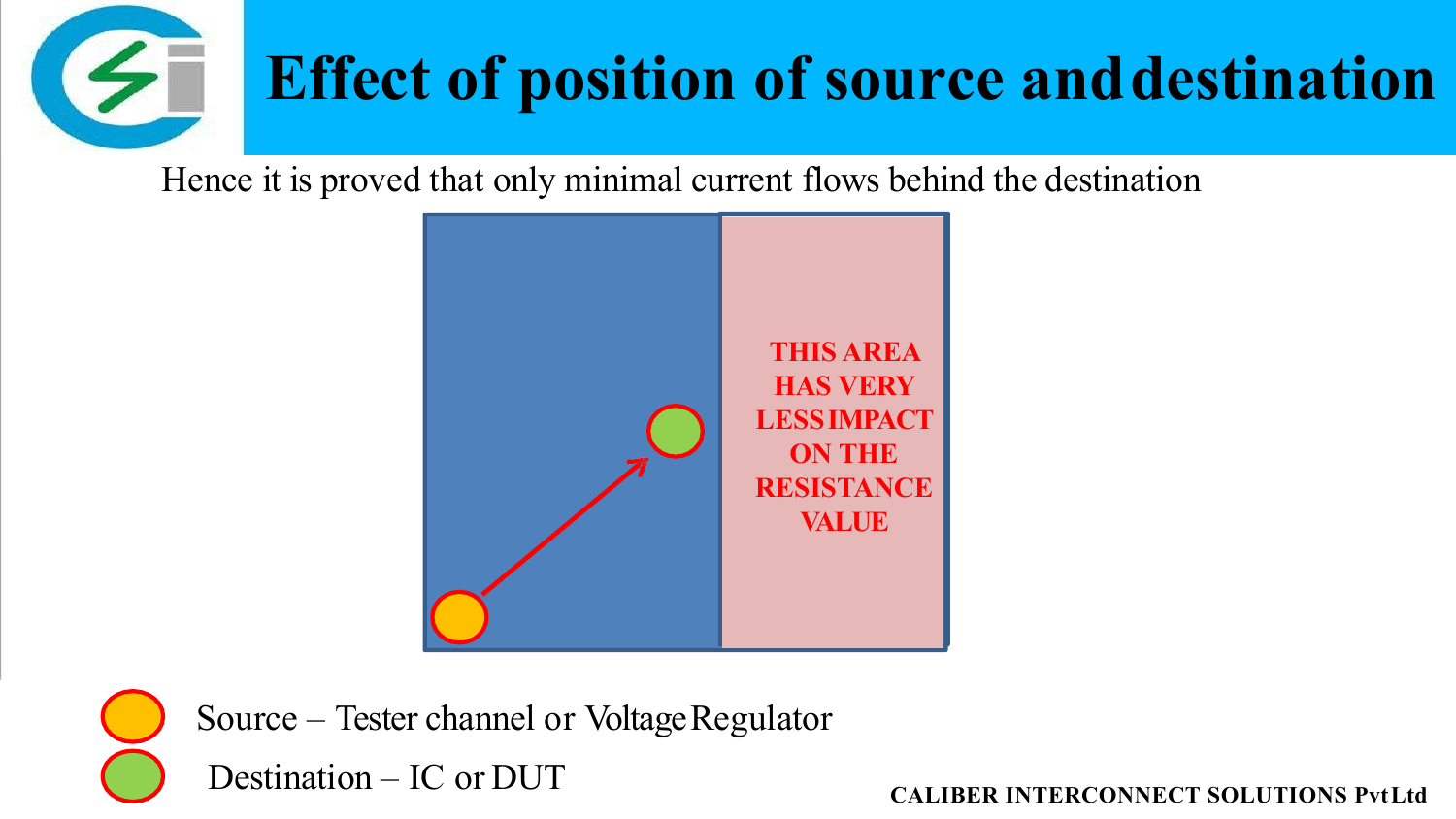

### **Voltage plot of 1 Full plane of Power Net1**



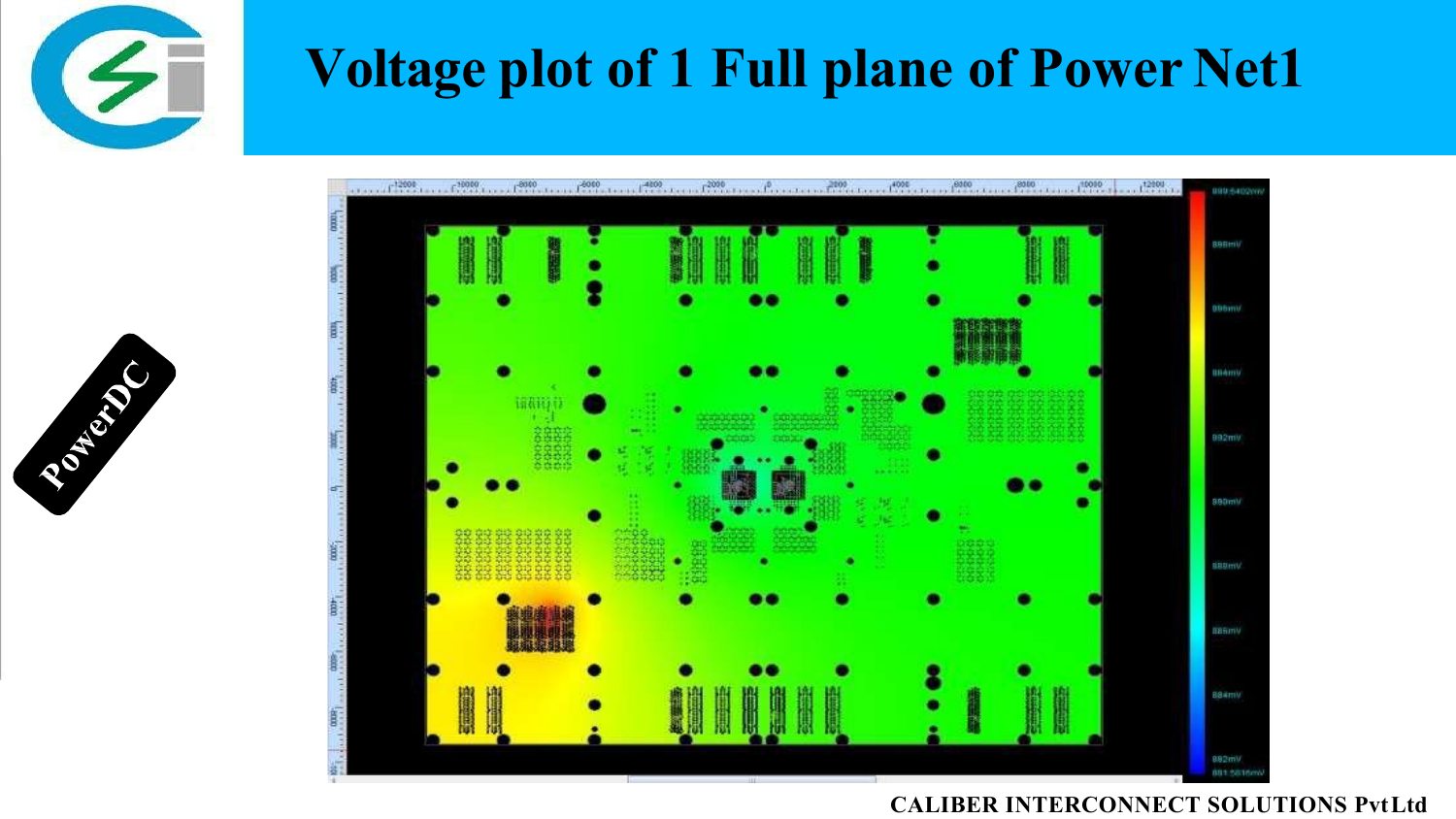

# **Case Study: 2 Half plane**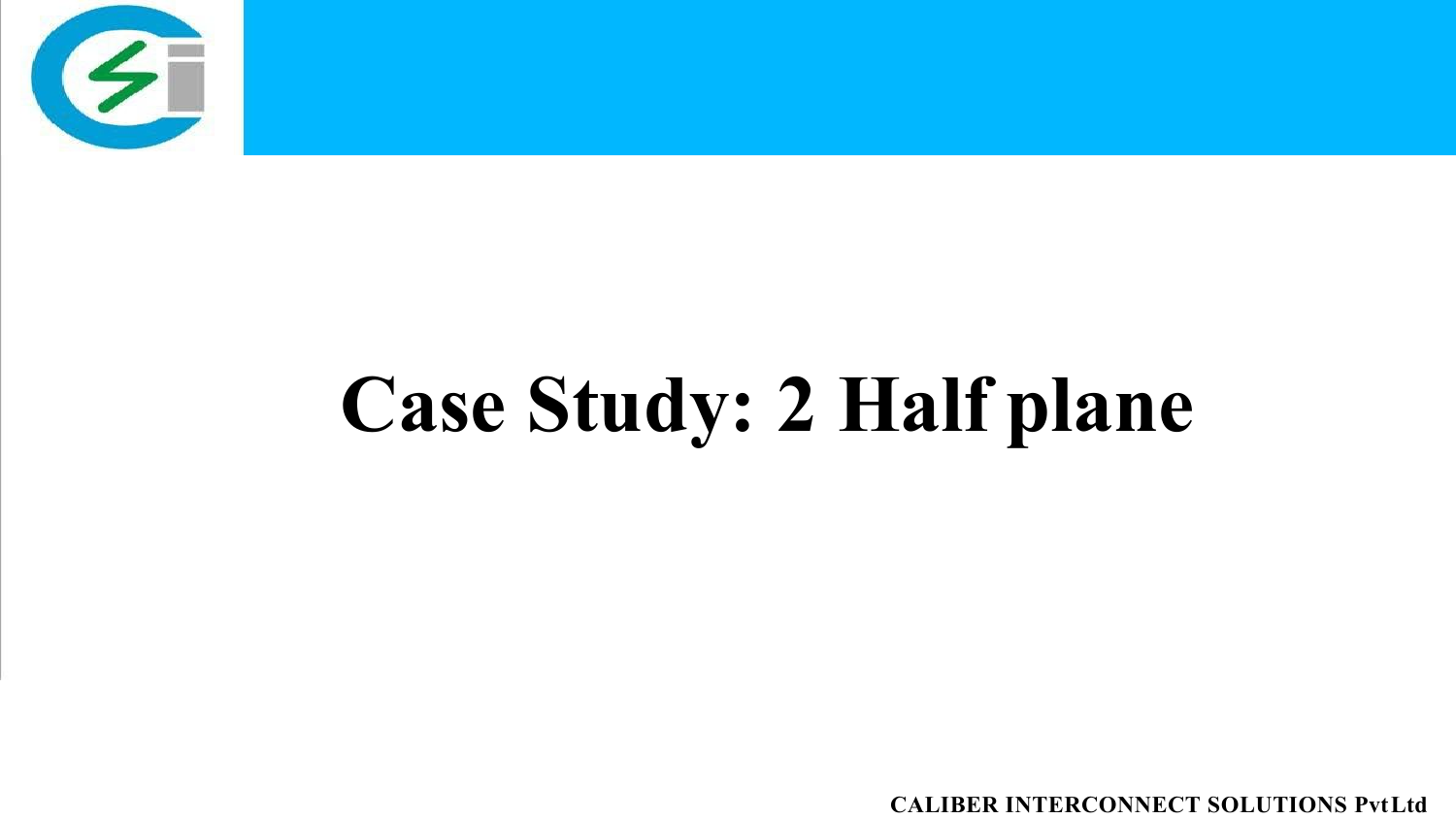

## **2 HALF PLANE LAYOUT**





The power shapes are present in

Power net1- 2 Half planes on Lyr15 & Lyr17

Power net2- 2 Half planes on Lyr15 & Lyr17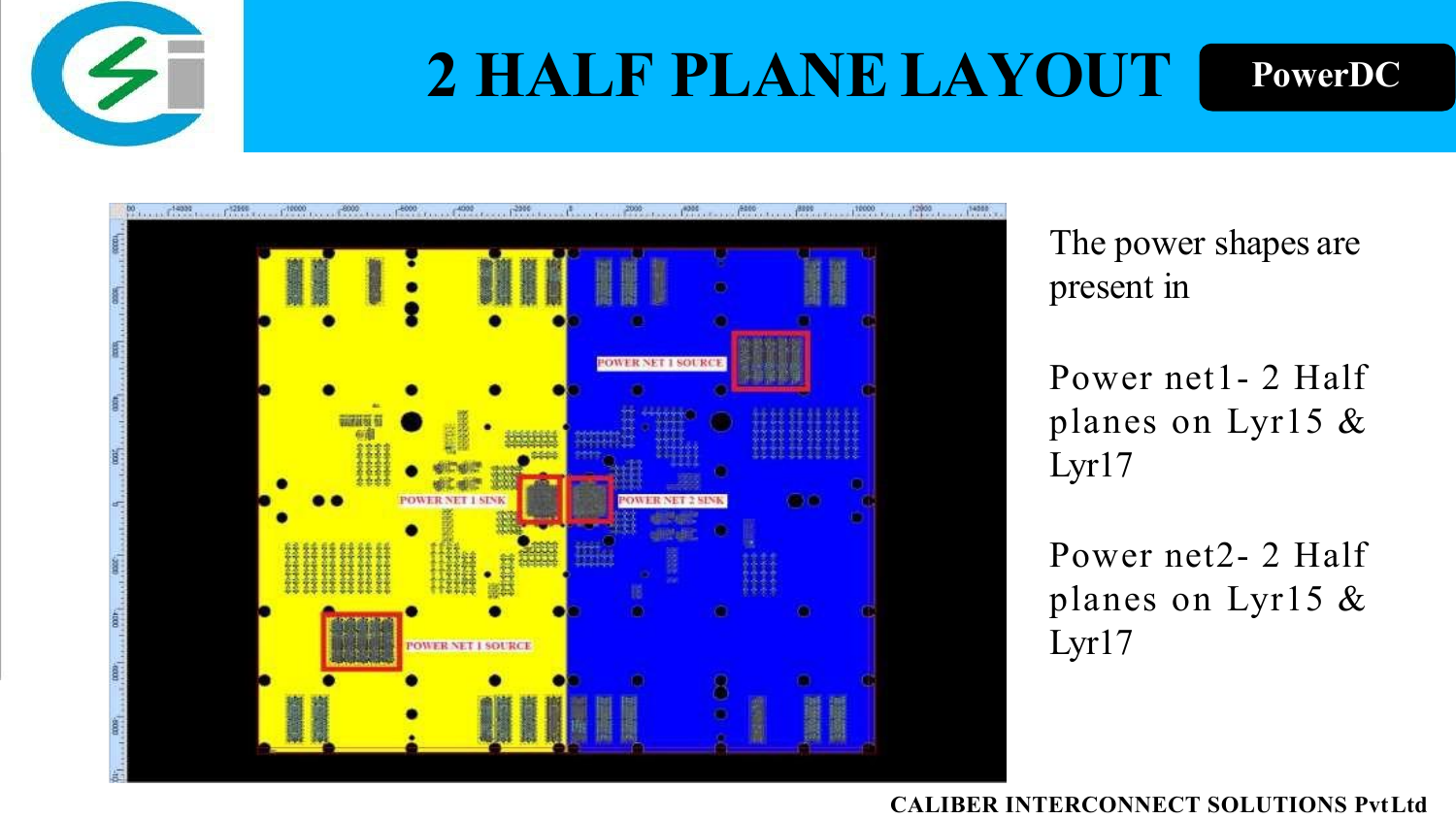

Royald C

### **Current density plot of 2 half plane of Power Net1 & 2a**

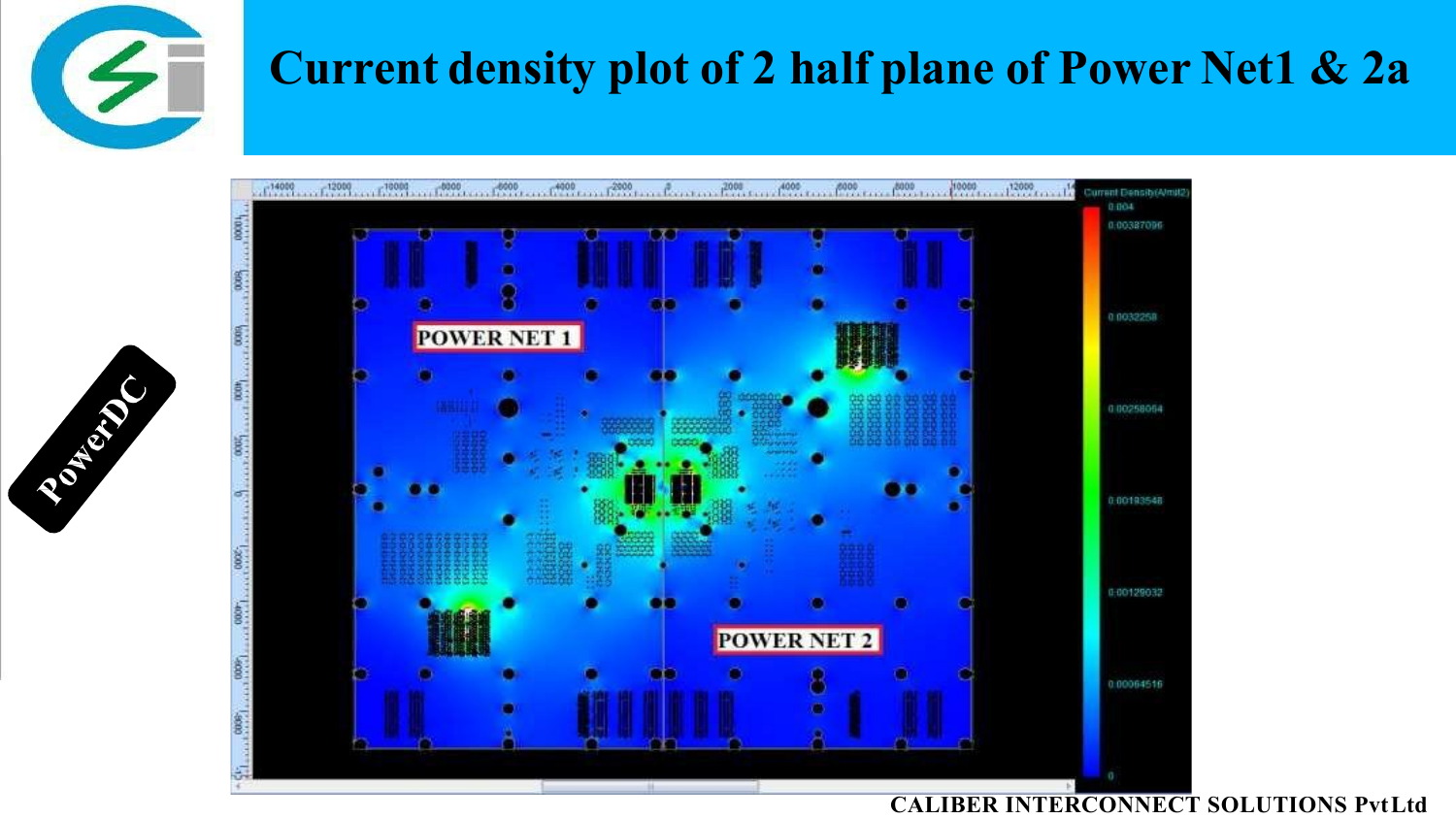

#### 3.2 DC Analysis Block Diagram Result



#### 3.2 DC Analysis Block Diagram Result



#### **3.2 DC Analysis Block Diagram Result**

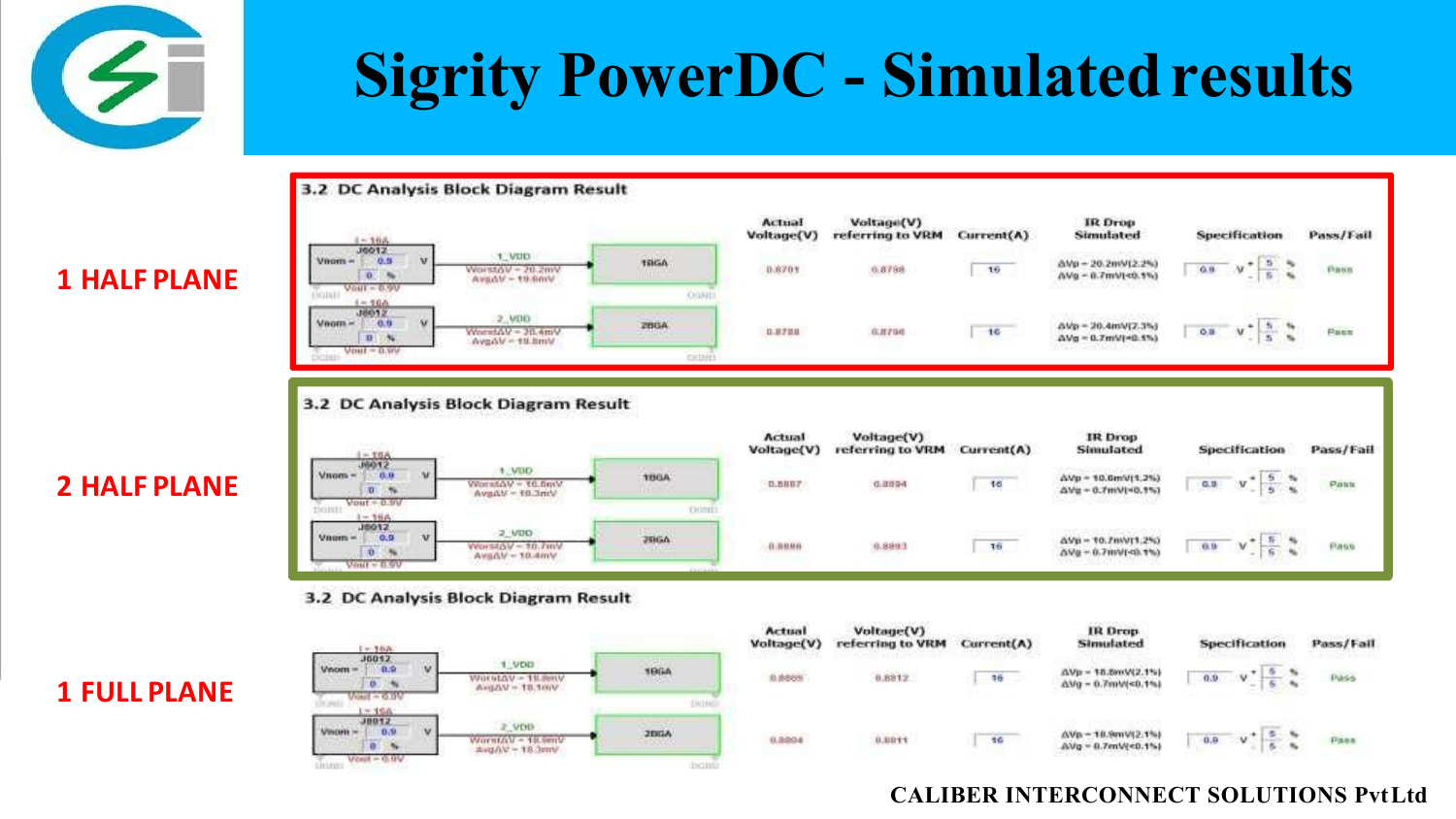

| <b>POWERNET 1</b>  | $0.9\mathrm{V}$          | l6A                     |                                    |
|--------------------|--------------------------|-------------------------|------------------------------------|
| <b>CASE</b>        | <b>RESISTANCE (mOhm)</b> | <b>VOLTAGE DROP(mV)</b> | <b>VOLTAGE DROP PERCENTAGE (%)</b> |
| <b>1 HALFPLANE</b> | .25729                   | 20.4                    | ر .                                |
| <b>1 FULLPLANE</b> | .16288                   | 18.9                    | <u>.</u>                           |

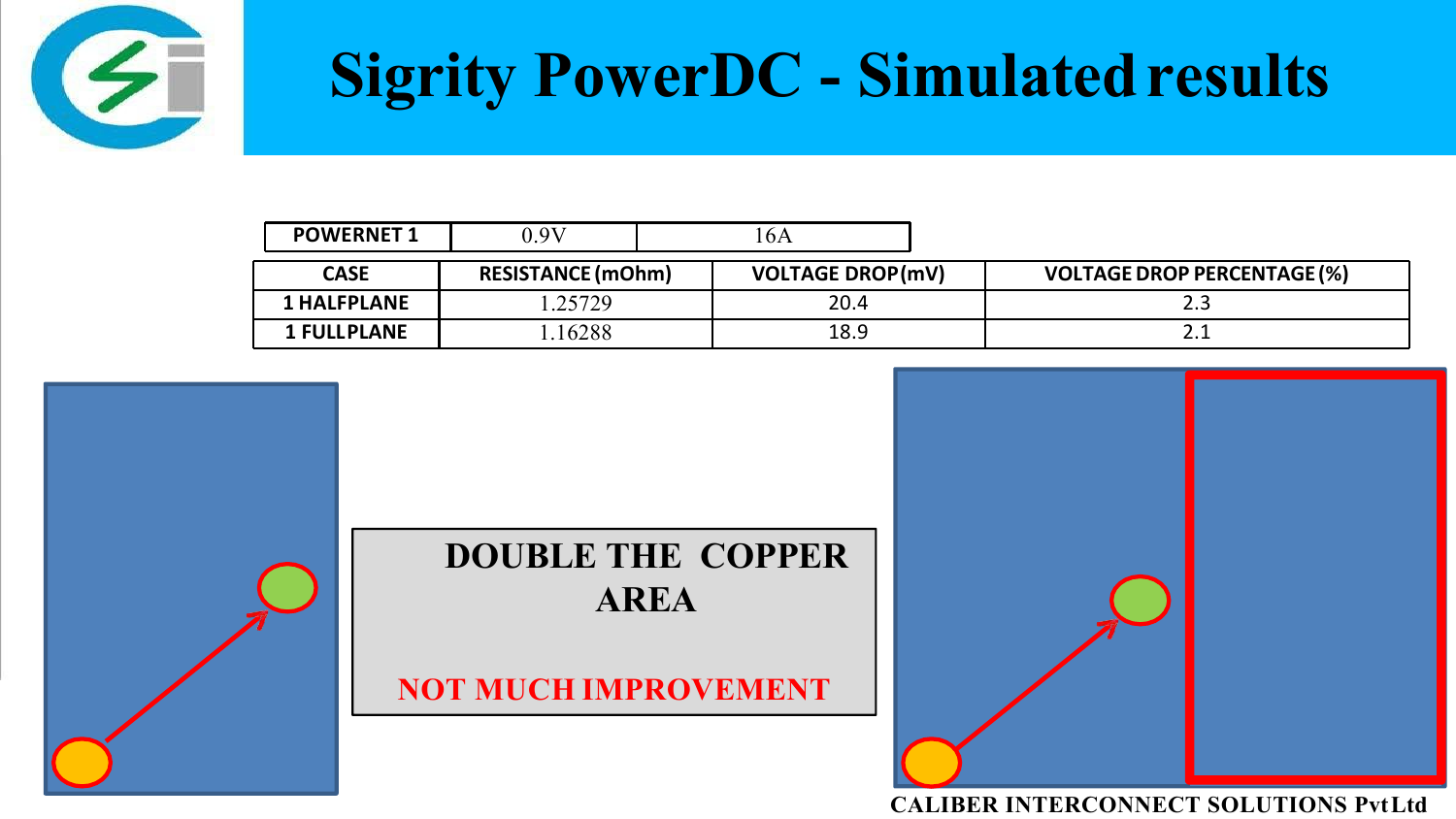

| <b>POWERNET 1</b>  | $0.9\mathrm{V}$          | 16A                     |                                    |  |
|--------------------|--------------------------|-------------------------|------------------------------------|--|
| <b>CASE</b>        | <b>RESISTANCE (mOhm)</b> | <b>VOLTAGE DROP(mV)</b> | <b>VOLTAGE DROP PERCENTAGE (%)</b> |  |
| 2 HALFPLANE        | 0.681459                 | 10.7                    | . <i>.</i>                         |  |
| <b>1 FULLPLANE</b> | .16288                   | 18.9                    | <u></u>                            |  |

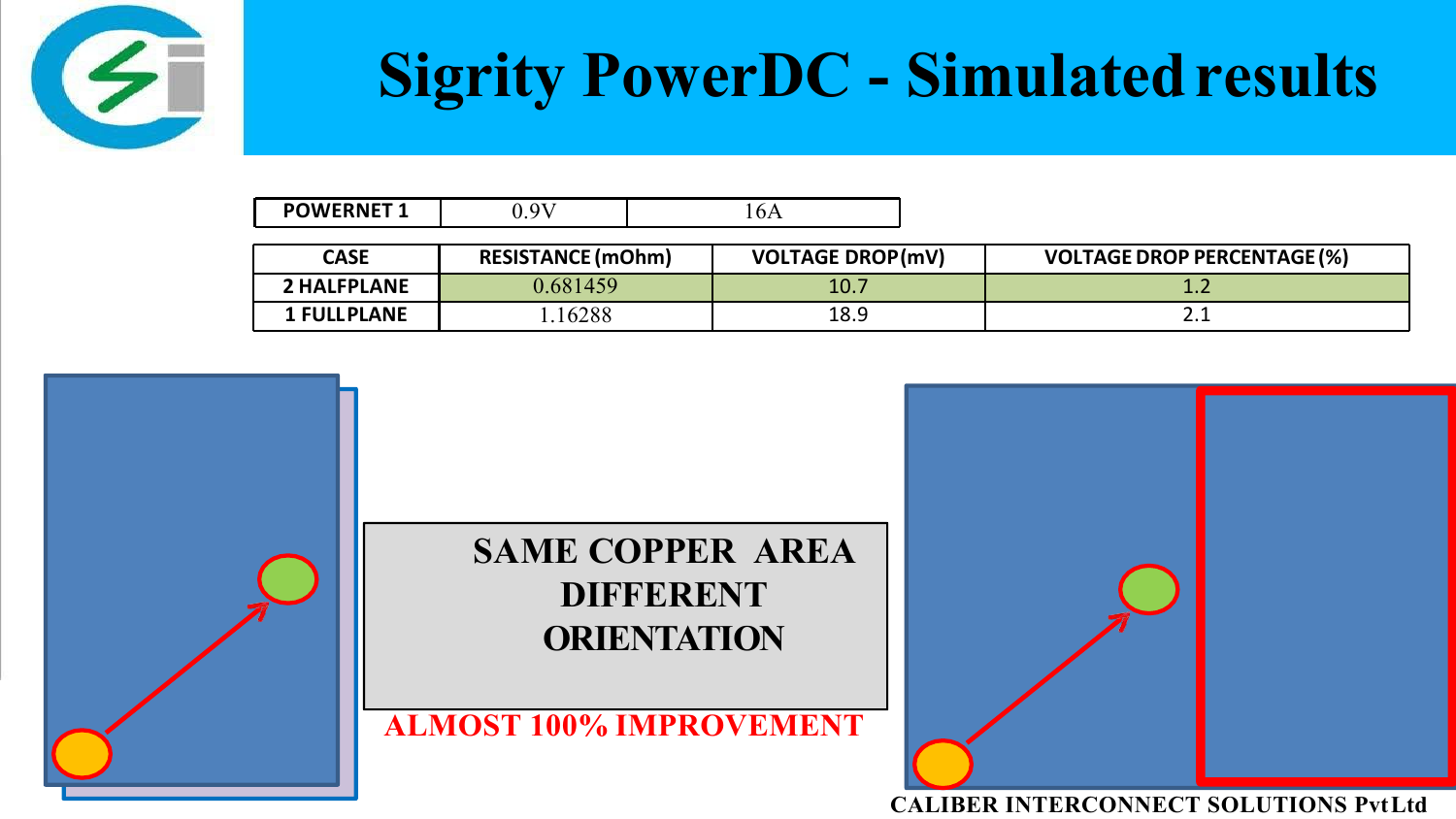

| <b>POWERNET?</b><br>$\alpha$<br><b>.,</b><br>1011 |
|---------------------------------------------------|
|---------------------------------------------------|

| <b>CASE</b>        | <b>RESISTANCE (mOhm)</b> | <b>VOLTAGE DROP(mV)</b> | <b>VOLTAGE DROP PERCENTAGE (%)</b> |
|--------------------|--------------------------|-------------------------|------------------------------------|
| <b>1 HALFPLANE</b> | .25729                   | 20.4                    | ر .                                |
| <b>2 HALFPLANE</b> | 0.681459                 | 10.7                    | .                                  |
| <b>1 FULLPLANE</b> | 16288                    | 18.9                    | <u>.</u>                           |

As in theory, the simulation result also confirm that with same copper area but with different orientation, we can achieve better performance.

This study strongly establish the fact, "**it is the orientation of the power plane that is more important in deciding the performance of PDN rather than the copper area of power plane**".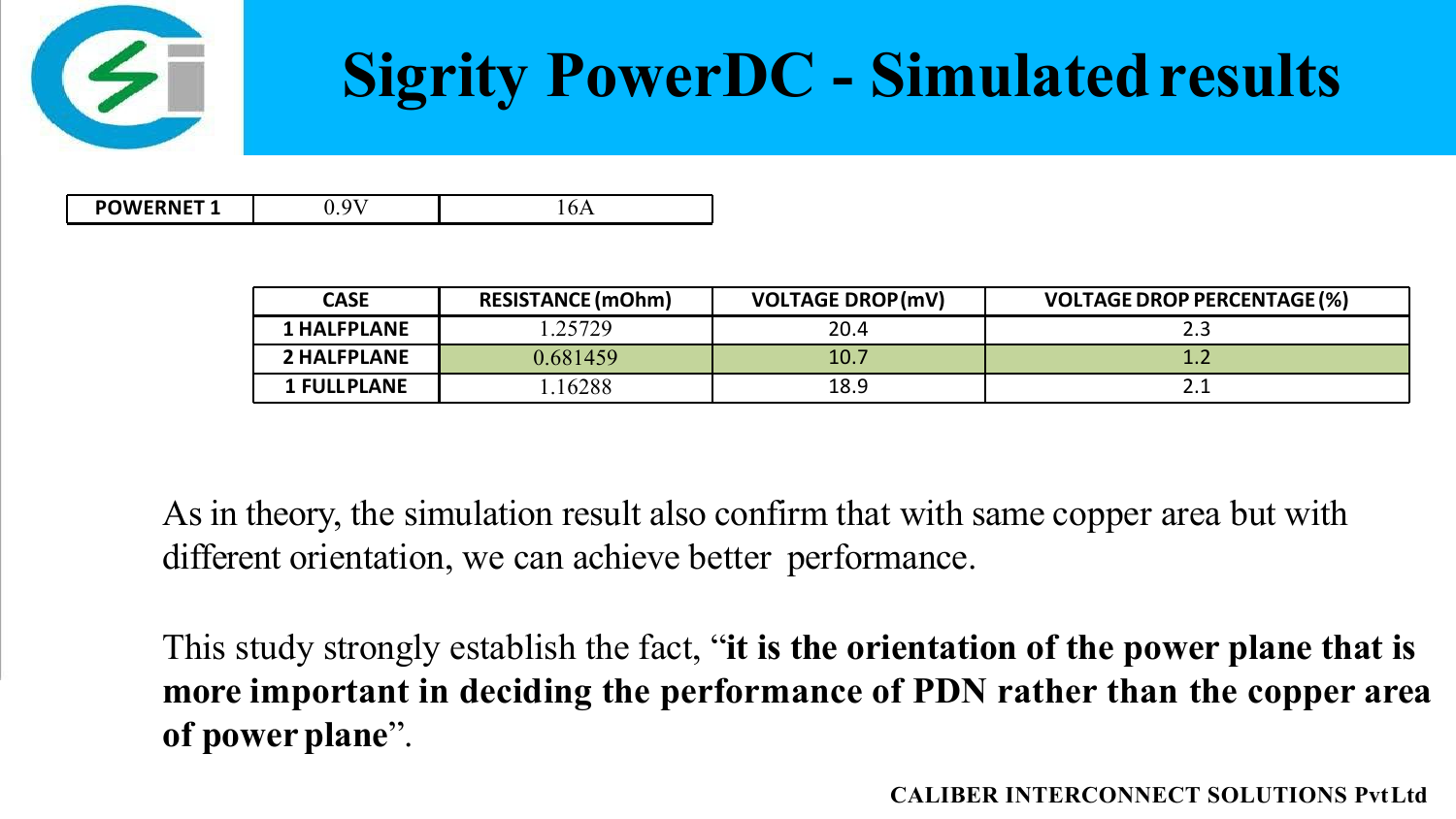

### **Power Impedance Z11- AC analysis**

**OptimizePI/ PowerSI**



•The graph shows the power impedance Z11 profile of the power planes without any VRM or Decaps.

•The cases of 1 full plane **(Red)** and 2 half planes arecompared.

•The case of 2 half plane **(Green)** has a slightly lower impedance and higher anti-resonant frequency.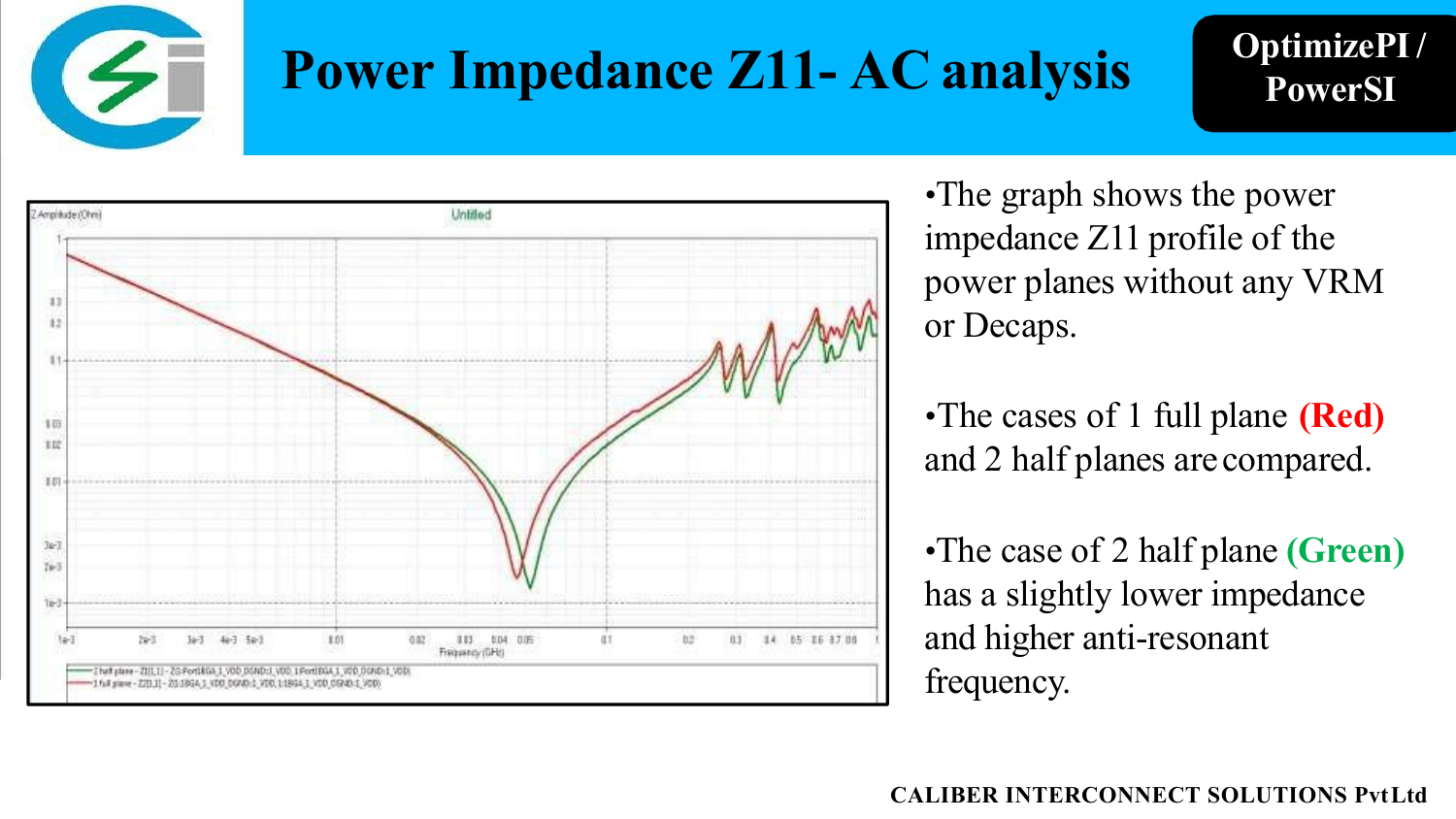

### **Summary** of study

•With same copper area, but with different orientation of the power plane, the performance of the power planes can beimproved.

•As of now, we have implemented this pattern in the layouts and have achieved better performance.

•As a next step we will explore this effect further in a complex way by combining the effects of the decaps and the placement of decaps and other factors.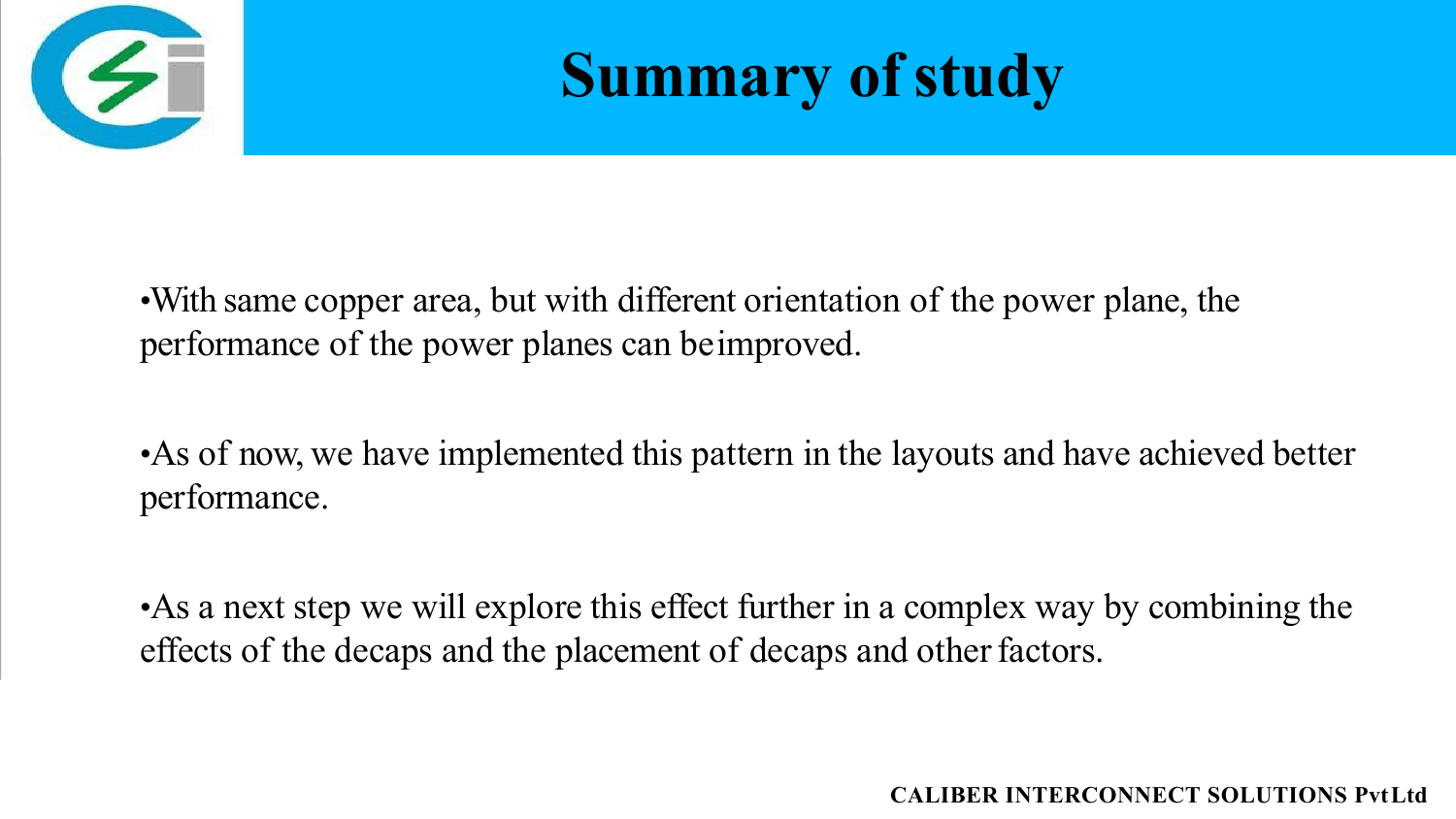

### **OTHER FEATURES TOOPTIMIZE IR DROP**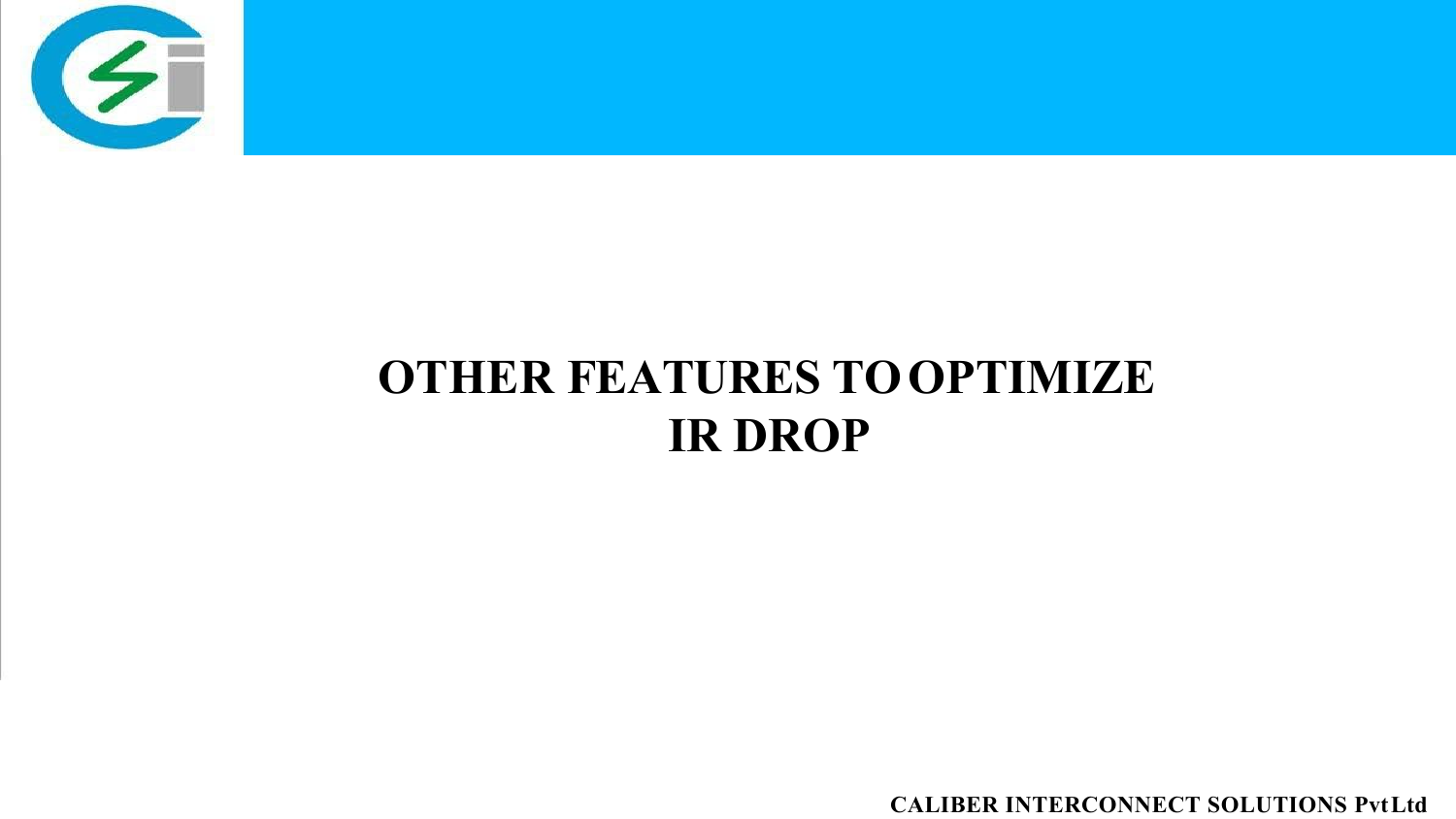

## **Optimal Sense pin Location**

- Sense nets are used to compensate the voltage drop in the power plane. The voltage is sensed near to the sink component, so that it can be feedback to the regulator and the voltage drop can be compensated.
- It is difficult to locate the best location to sense the voltage, in cases where more components are supplied by same power net.
- The tool help us to locate the exact spot to sense the voltage so that the feedback caters to the need of all the components.
- Optimal sense location can yield 10-30% margin improvement.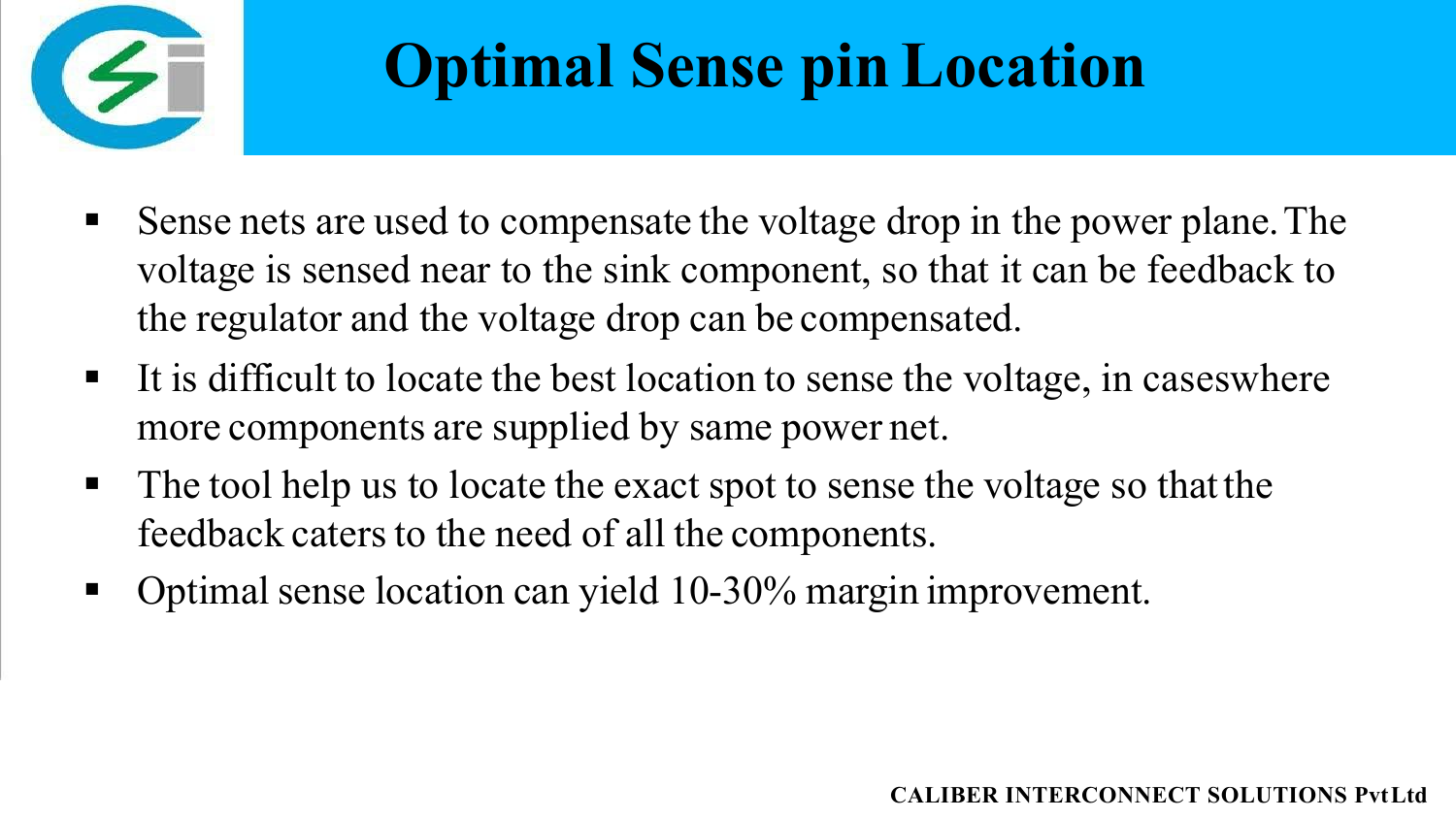

### **Voltage plot of optimal Sense pinLocation PowerDC**



 $Here$  we considered a case of DDR interface with 2 have DDR memory.

Using the tool option, the optimum sense line is located. The region highlighted in the below image.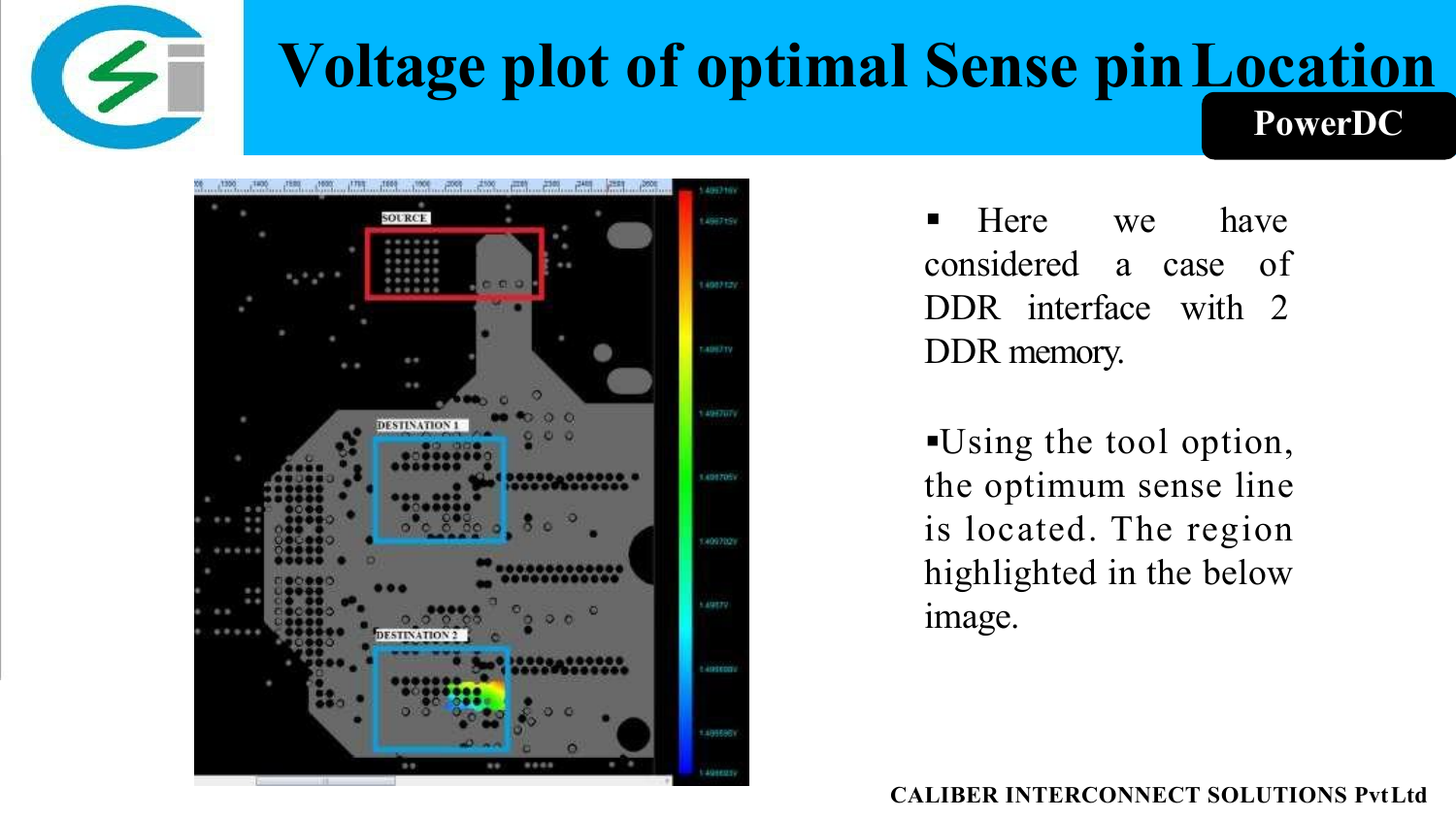

## **Electrical/Thermal Co-Simulations**

- In real time, the joule heating effect caused by the current flow degrades the voltage distribution. So the thermal effect also has to be considered while calculating the IR drop.
- In Sigrity PowerDC, Electrical simulation is combined with thermal distribution analysis and provide results more closer to the realworld.
- Also thermal alone analysis can be done in order to know the effect of the joule heating effect.
- Various heat sink model can be studied that best suits the application.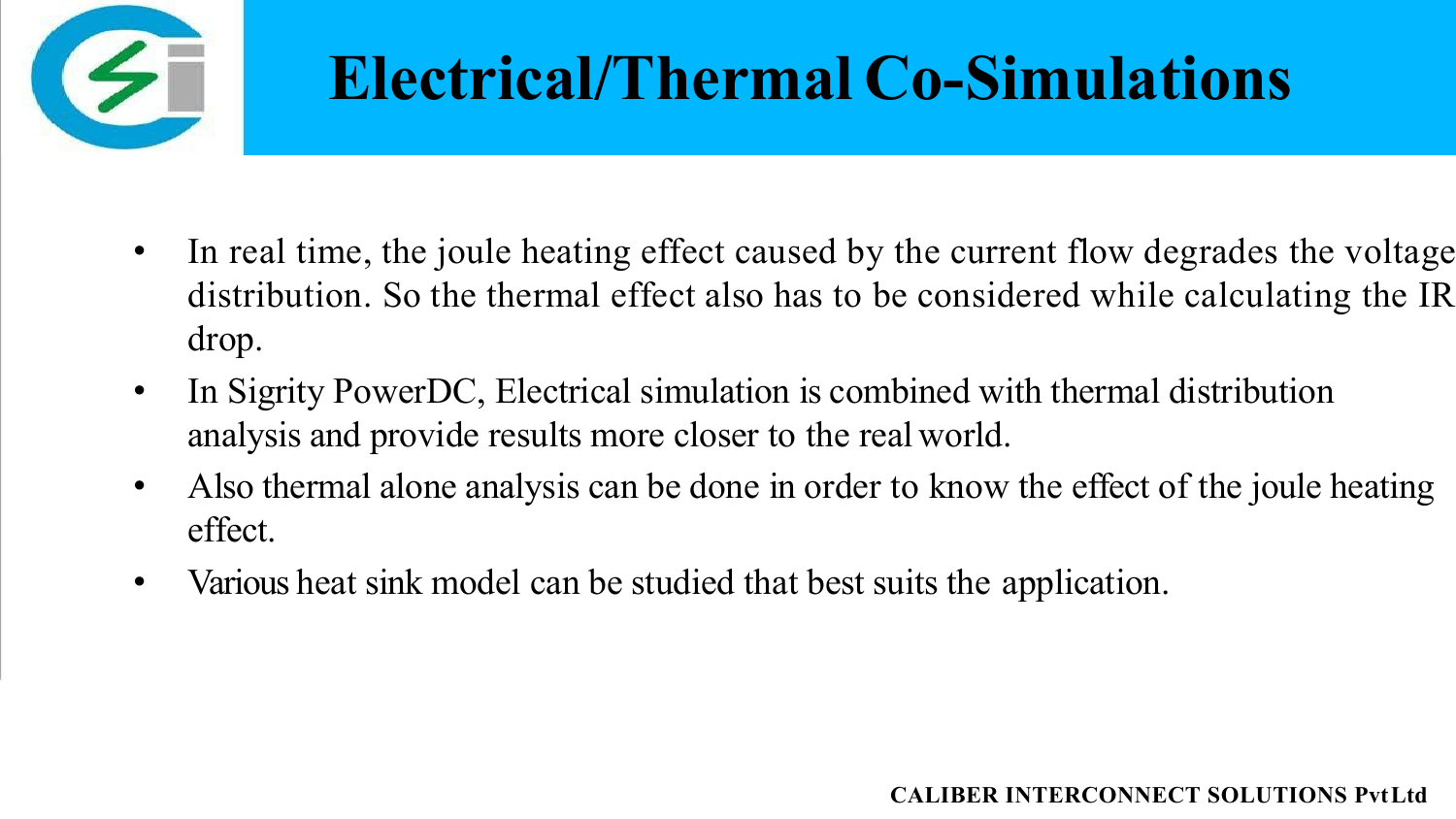

### **Temperature distribution** PowerDC



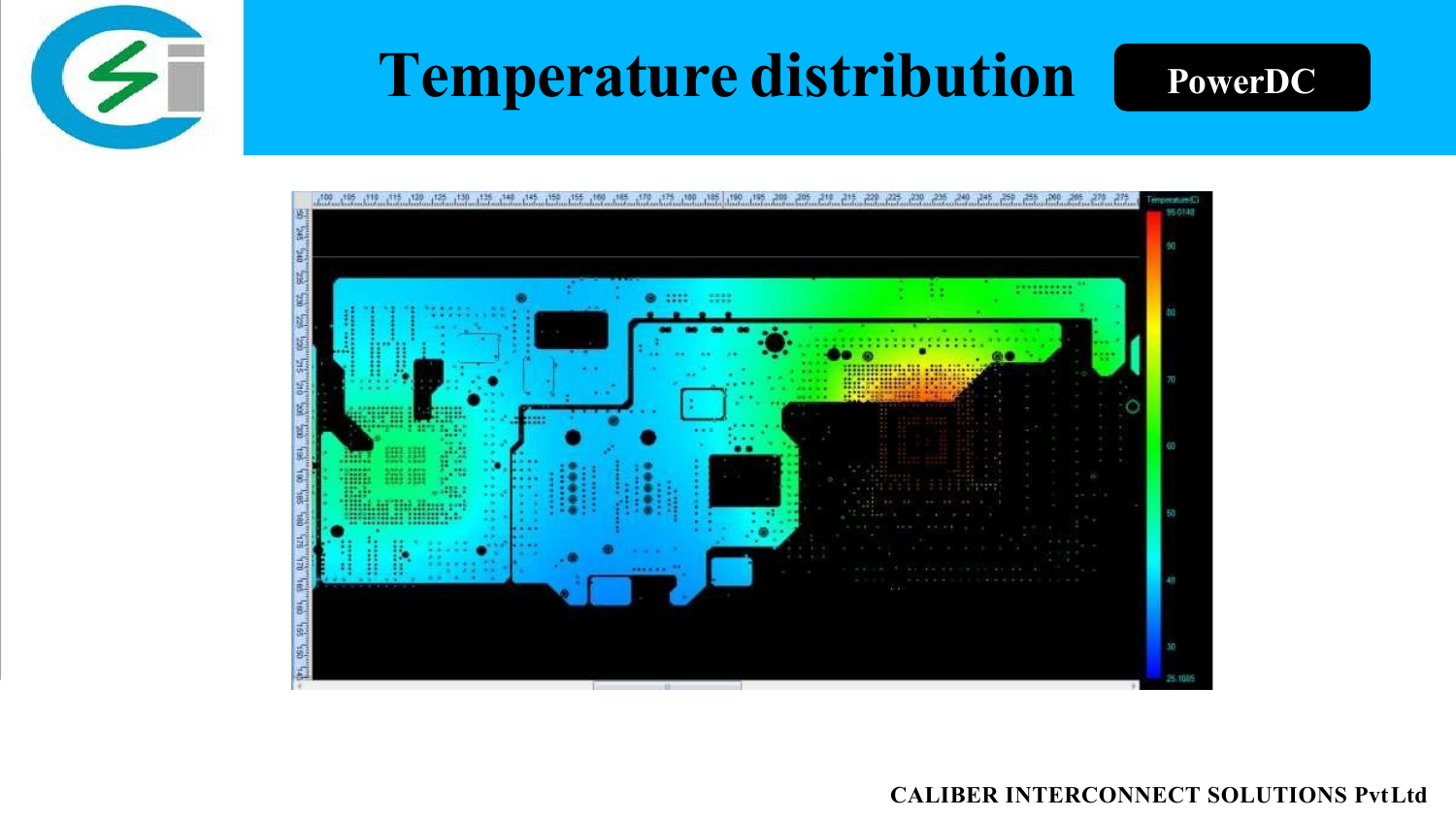

### **Hot Spot region** PowerDC

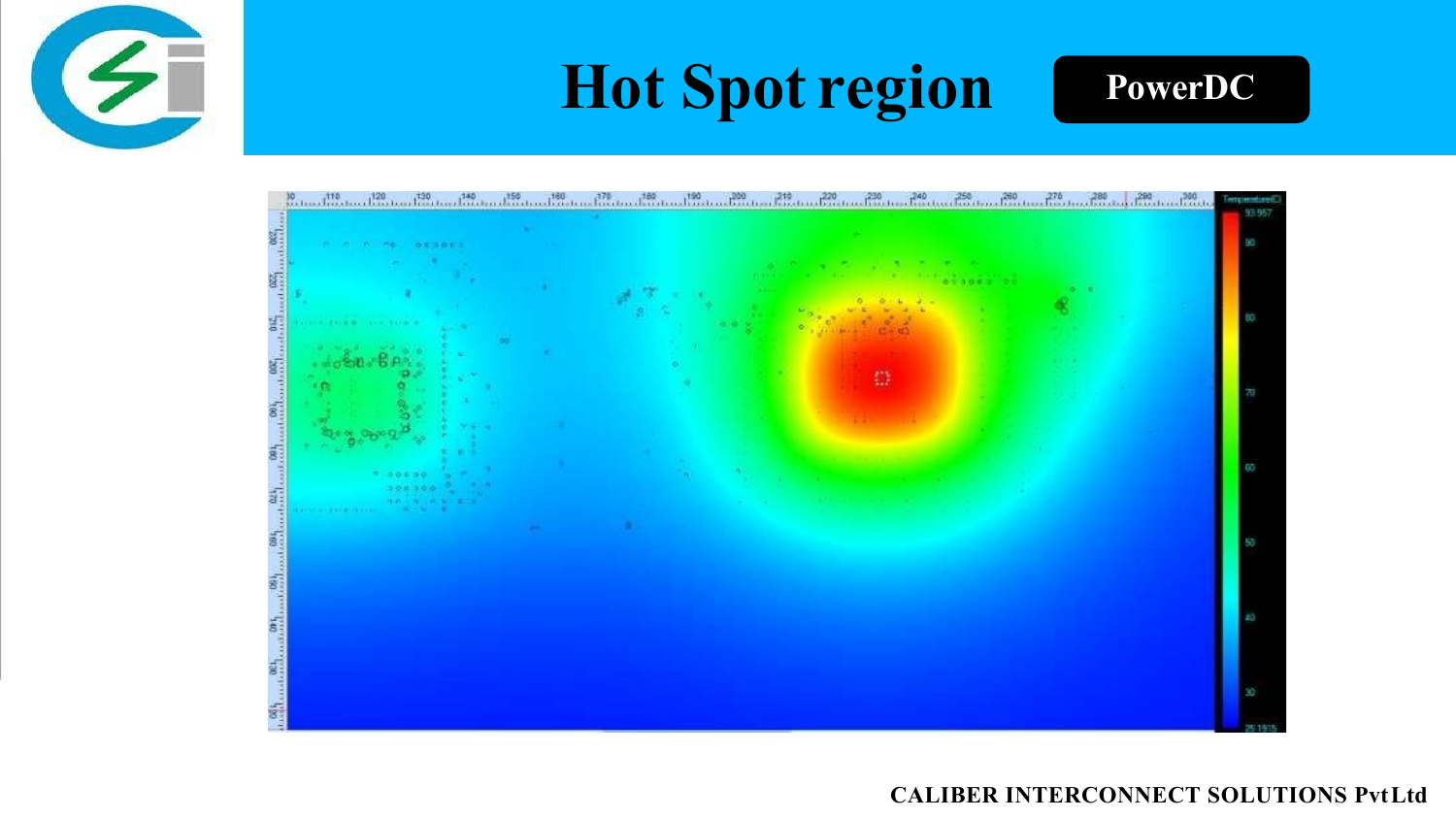

### **Heat Flux @ Hot spot region PowerDC**

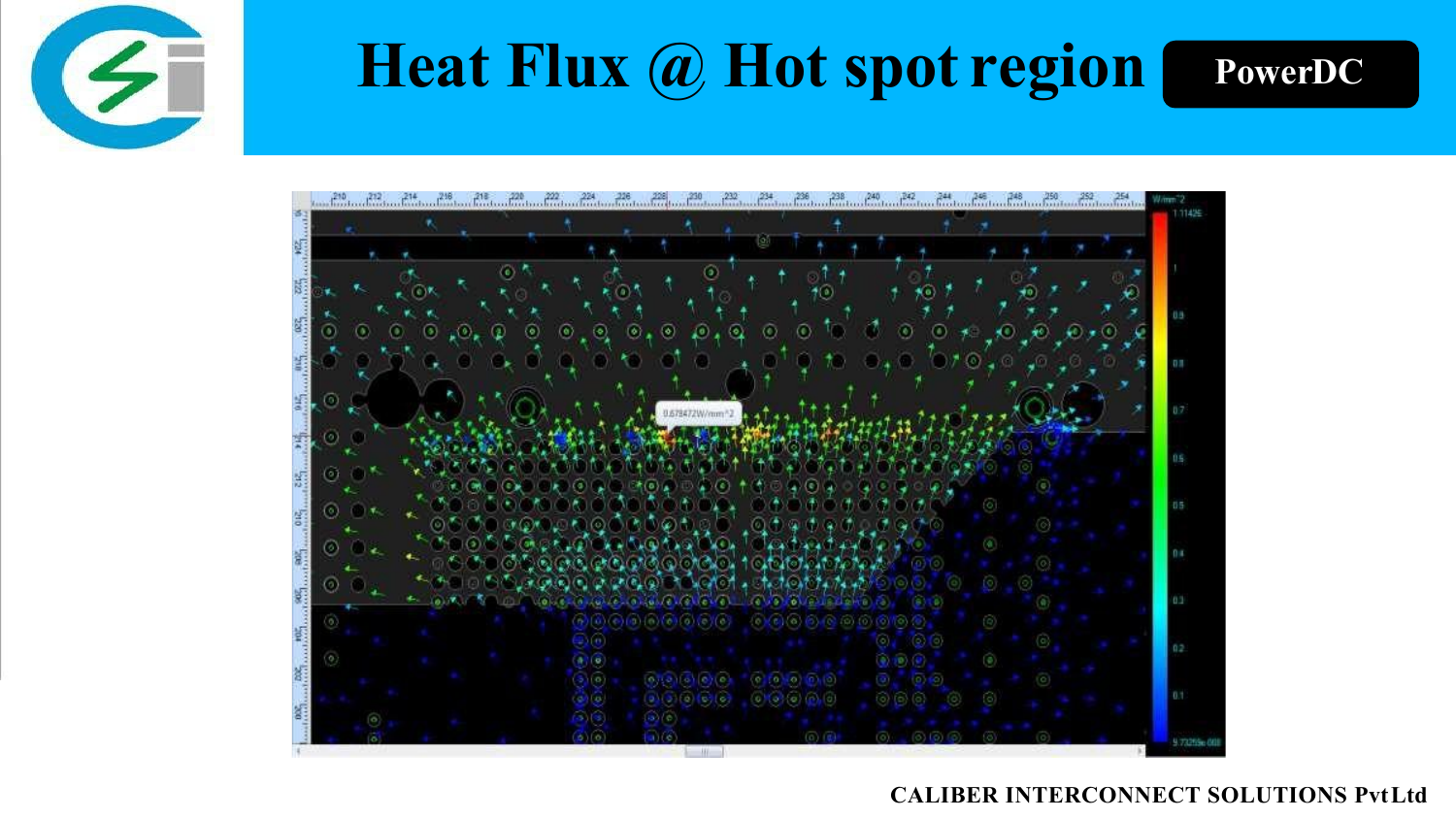

### **Temperature of via PowerDC**



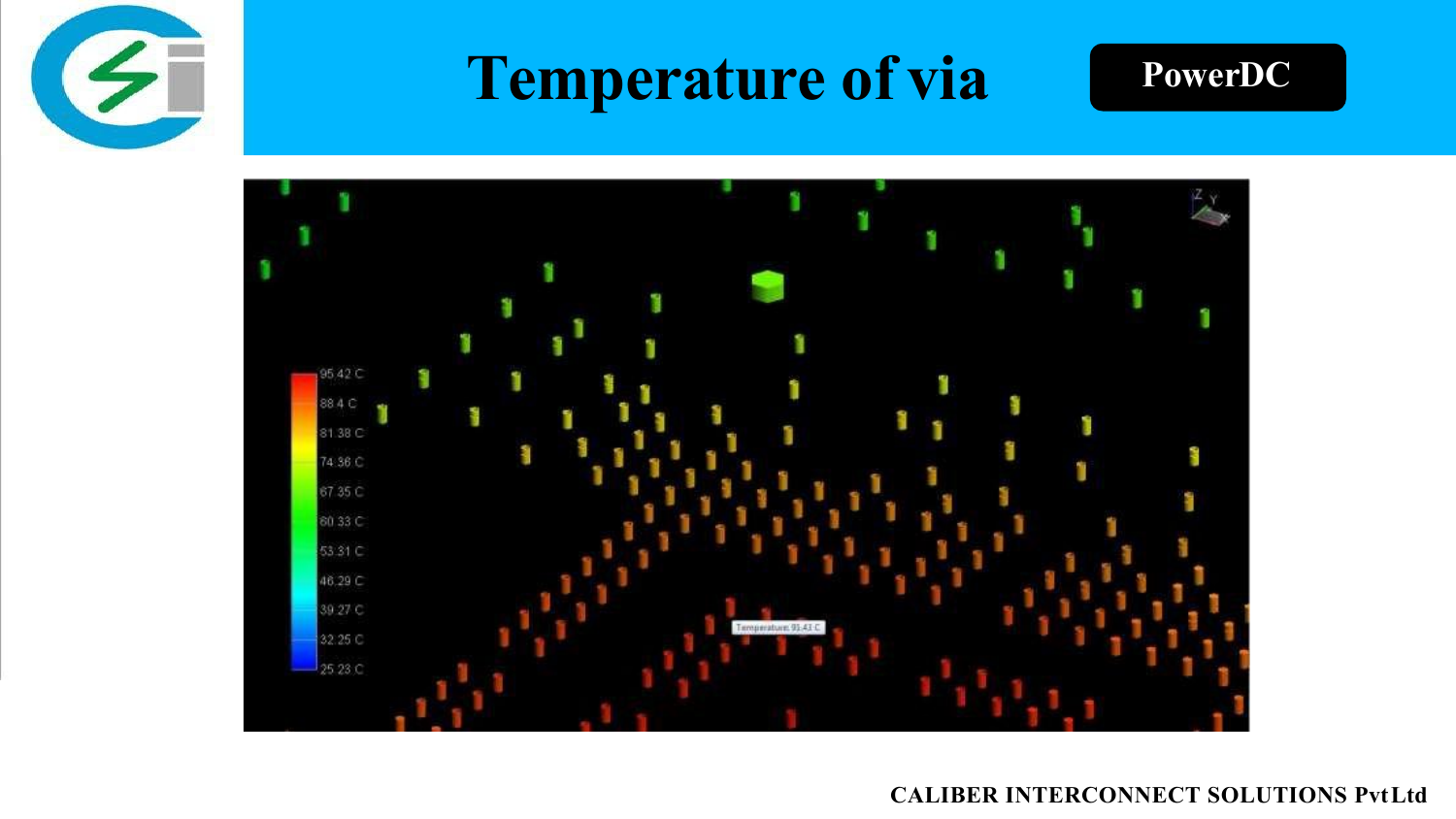

### **Solution to Thermal issue**

**PowerDC**

•By analyzing the above results, the damage due to the thermal effect can be quantized.

•Here we found the temperature rise to be more than our threshold and tried to reduce it using heat sink.

•Using simulation tool, various heat sink can be modeled andstudied.



Max temperature  $= 89.81 C$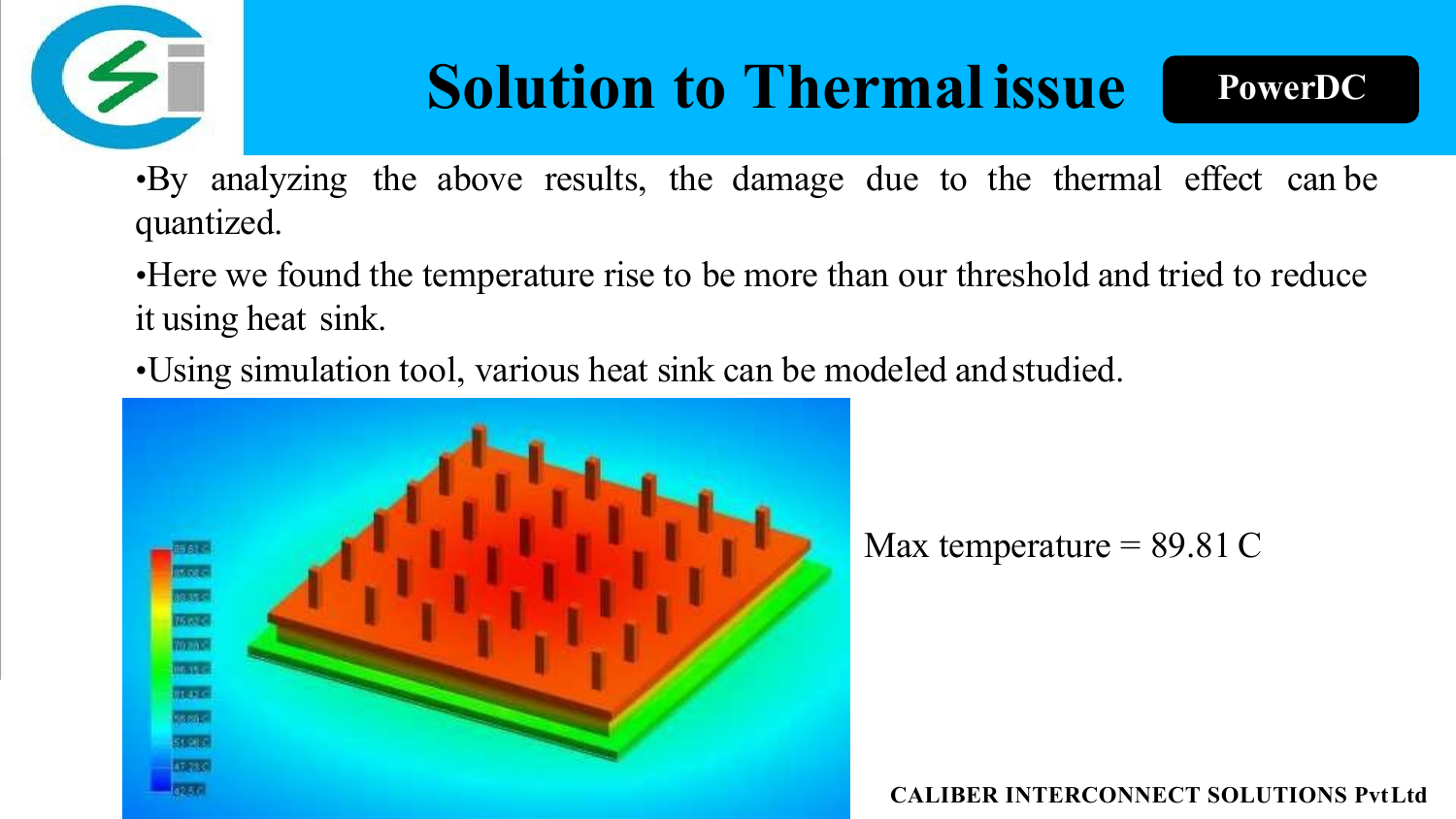

### **Effect of Heat sink** PowerDC



### Max temperature =  $84.56C$



### Max temperature =  $69.35 \text{ C}$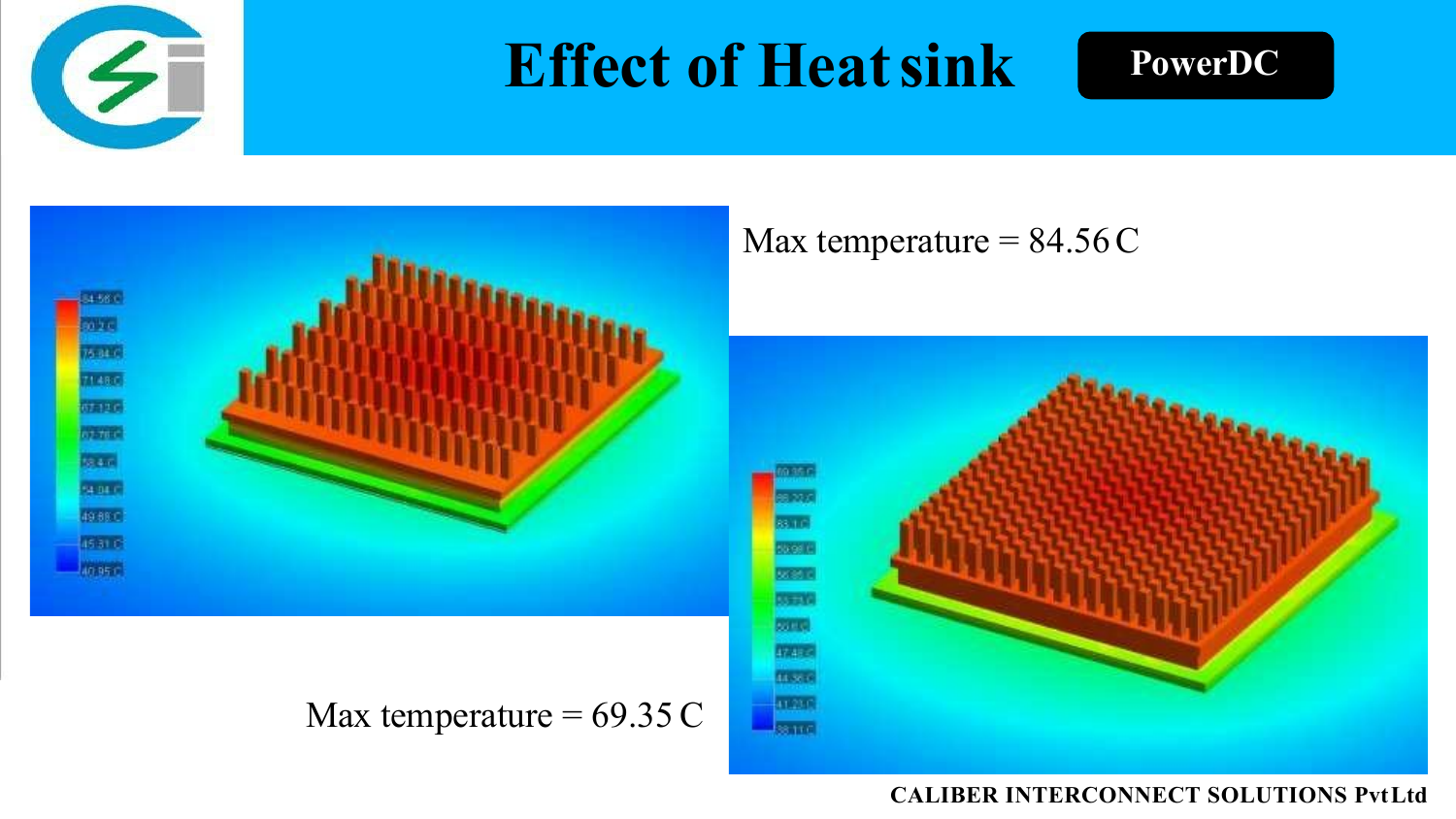

•With same copper area, but with different orientation of the power plane, the performance of the power planes can be improved.

•Optimal sense pin location is found  $\&$  used to compensate the voltage drop by 10-30%.

•Electrical/Thermal co-simulation allow us to quantize the joule heating effect and take corrective action.

•The simulation tools provide us with an environment where we can experiment a lot of different cases sans any cost to fab.

•The features of Cadence Sigrity simulation tool like,

 $\cdot$ Sign – Offreport

•Distribution plots  $2D \& 3D$  with results overlay option

•Hierarchical workflow

help us to identify the issues at the design stage itself and reduce the cost & time involved in the re-spin.

•The correlation between the simulation result & real time measurement is also good. **CALIBER INTERCONNECT SOLUTIONS PvtLtd**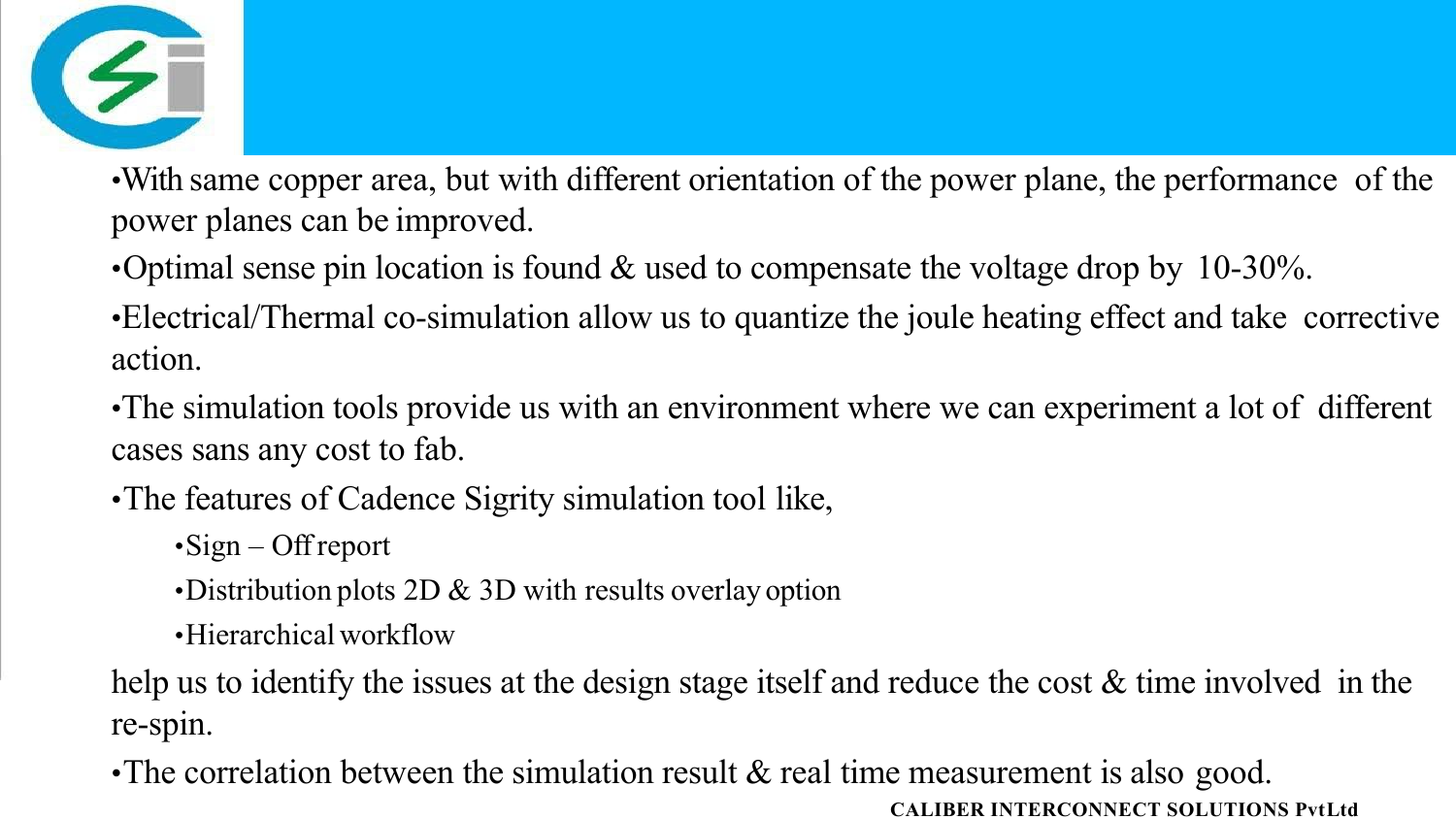

# **Questions?**